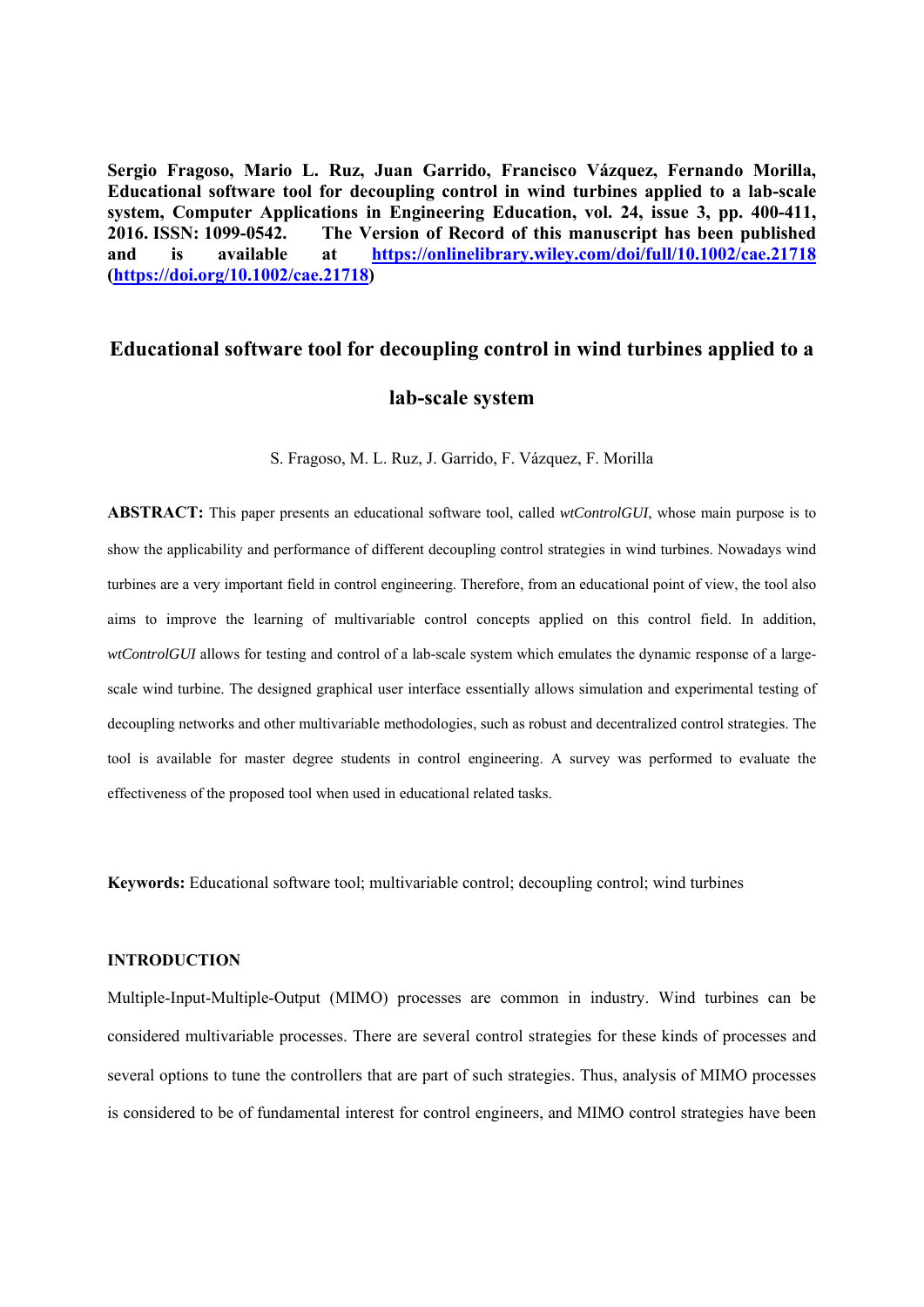and are still, widely investigated. In general, MIMO control systems can be classified into centralized and decentralized control systems. Centralized control techniques are used when the interaction level between the process variables is so high that the problem cannot be solved with decentralized control techniques. Multivariable control methodologies with decoupling networks presented in this work, called decoupling control, are involved in the category of centralized control techniques.

Wind turbines can work in several operational modes depending on the wind speed: cut-in (I), partial load (II), transition (III), full load (IV) and cut-out (V). Figure 1 illustrates these regions. This figure shows the ideal power curve of a wind turbine.



**Figure 1** Wind turbine operation modes

Many multivariable control methodologies have been implemented in wind turbines, from traditional decentralized Proportional-Integral-Derivative (PID) controllers [1] to more advanced techniques, such as fuzzy logic controllers [2], neural network-based controls [3], model predictive controls [4], robust  $H_{\infty}$ controls [5], optimal Linear Quadratic Gaussian (LQG) controls [6], and Linear Parameter Varying (LPV) controls [7], which indicates the interest that has been and continues in this field.

Traditionally, these kinds of processes have been controlled using single-loop PID controllers [8]. This approach is suitable when the interaction is moderate [9]. Nevertheless, when the interaction level is more significant, the system performance can be deteriorated. These interactions are particularly greater in the transition mode (III), between partial load (II) and full load (IV). Therefore, in these cases, more complex multivariable control strategies such as multivariable centralized control can be advisable to reduce the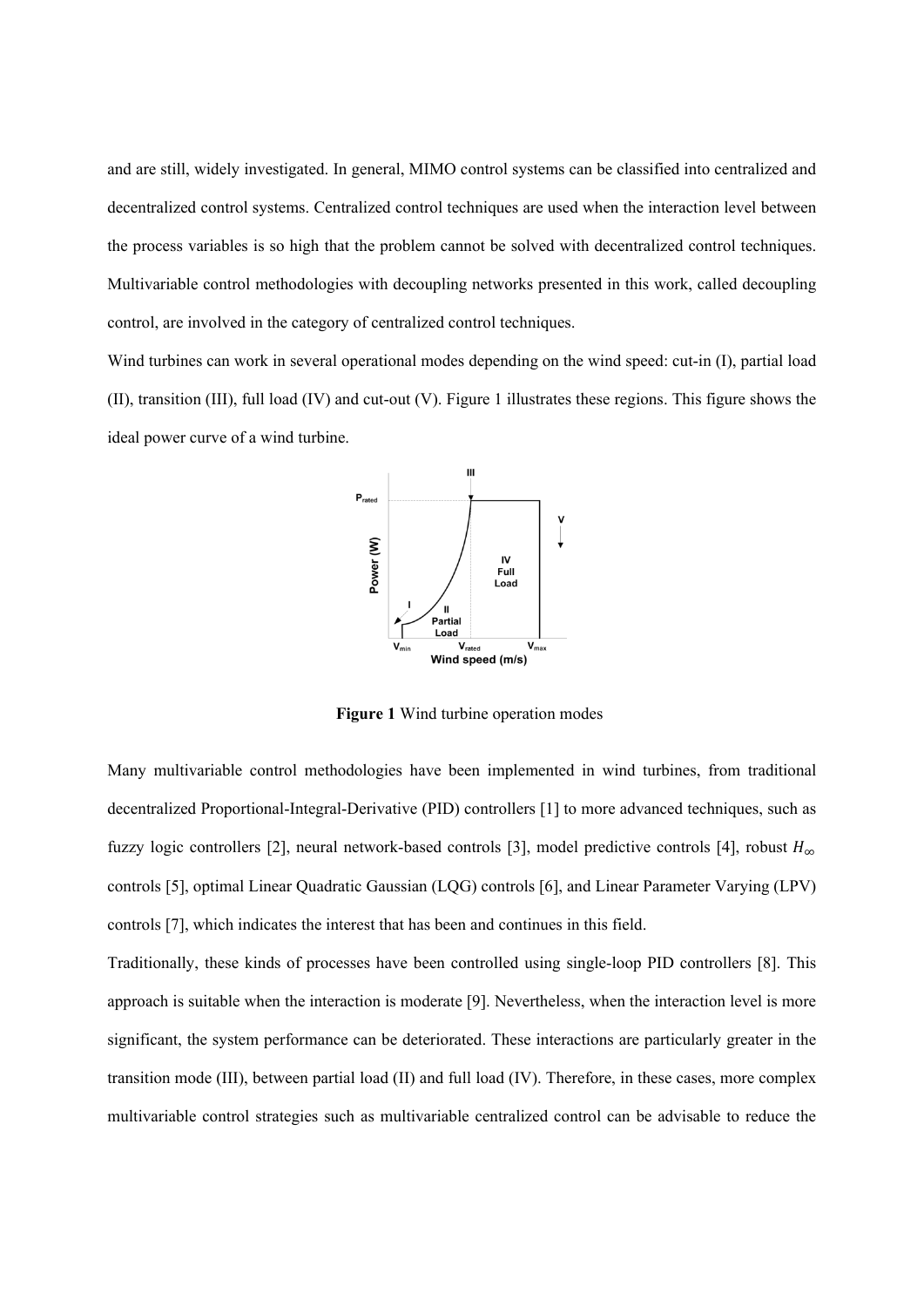interactivity between variables [10]. It is important to note that controllers with decoupling networks try to achieve a good performance not only in the transition mode but also in all operational modes.

Large-scale wind energy has become an established technology within the social concerns to find an increase in clean and sustainable energy. In many countries, different regulations have been established to implant this technology [11]. These regulations, as well as its modifications condition the wind turbines and wind farms design and implantation. The wind energy industry promotes the demand of qualified electronic, electrical and control engineers who can understand and cope with the difficulties inherent in the wide range of disciplines and the different scenarios involved [12]. From an educational point of view, the traditional lectures and customary laboratory teaching do not seem to be an optimal approach for such a dynamic and complex field.

Modelling and dynamic simulation are now considered basic tools to strengthen the theoretical aspects in the engineering teaching [13]. Nevertheless, in situ experimentation with a real plant cannot be replaced by simulations, and the practical teaching needs to be based on real aspects which occur in industrial systems. Experience has shown that students are more motived to learn new concepts if they are faced with real-life industrial applications [14].

In this aspect, the main objective of this paper is to propose an educational software tool developed in the Matlab/Simulink environment [15] to support the learning of theoretical concepts of decoupling control. At the same time, the users are confronted to design and check a multivariable control system which regulates a lab-scale wind turbine. This lab-scale system emulates a large-scale one, essentially in the mechanical component.

#### **LAB-SCALE SYSTEM DESCRIPTION**

The *wtControlGUI* educational software tool can be connected with a lab-scale variable-speed variablepitch (VS-VP) wind turbine. This wind turbine emulates faithfully the dynamic response of a large-scale one. The lab-scale wind turbine includes a rotor with two blades and direct coupling without gearbox to a permanent magnet DC electric generator (Figure 2). This feature supposes a technology simplification of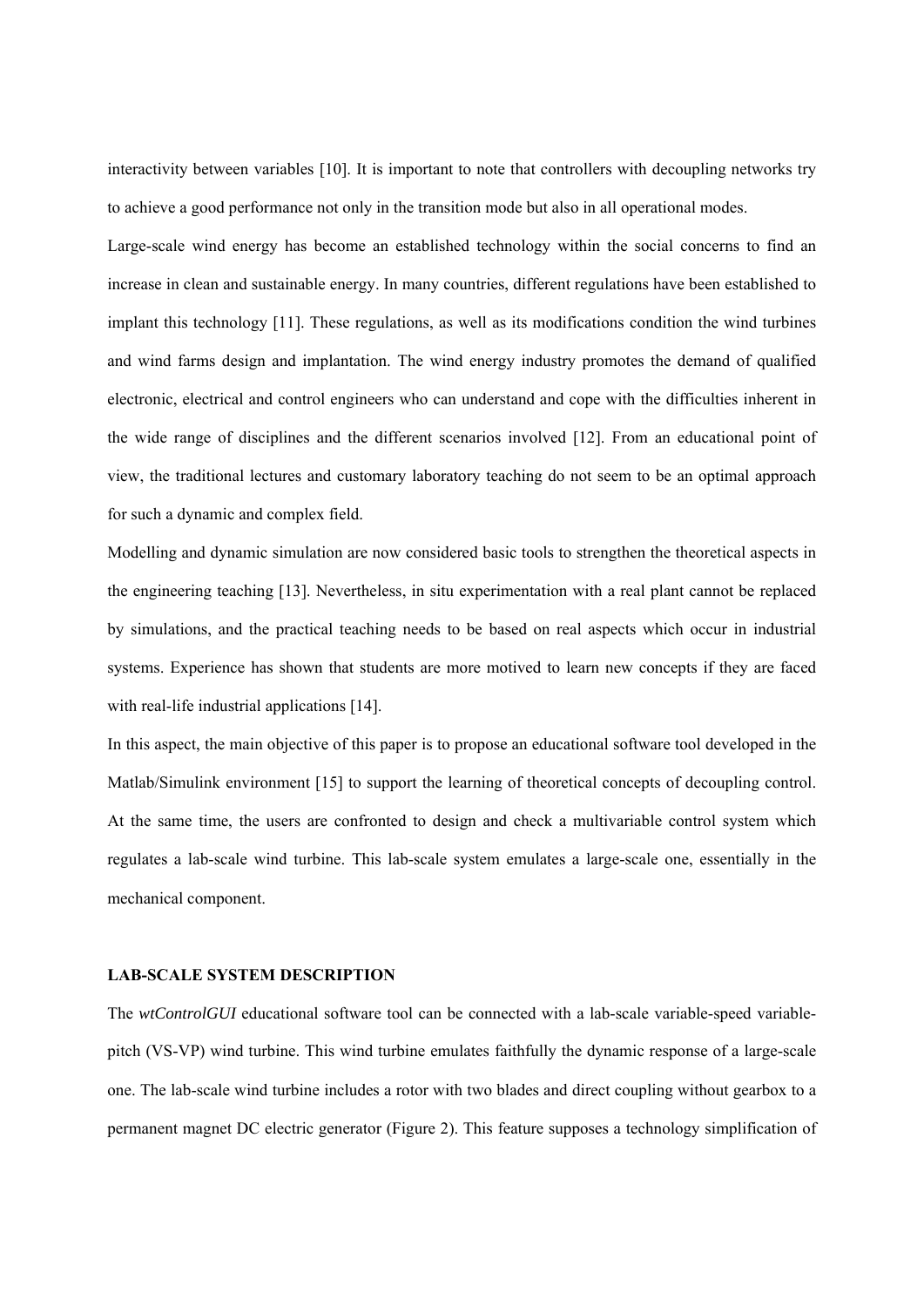the process respect to large-scale wind turbines, which facilities the learning and study of the electrical component of the system.

The rotor and the electric generator are placed in a small wind tunnel which incorporates four platens to channel the wind flow to the blades. The wind speed profile is emulated with a three-phase fan. The wind flow coming from the fan crosses a grille to convert the turbulent flow in laminar flow. The main technical parameters of the equipment are listed in Table 1.



**Figure 2** Lab-scale wind turbine details

The lab-scale wind turbine is controlled by a computer which acts as the main controller. The controller works in Matlab/Simulink environment, using the Real-Time Windows Target toolbox. The Real-Time Workshop (RTW) is an automatic C language code generator for Simulink. It produces C code directly from the Simulink block diagram models and automatically builds programs that can be run in real time in a variety of environments, including real-time hardware such as microcontrollers or digital signal processors (DSP) [16].

| Parameter                   | Value                |
|-----------------------------|----------------------|
| Rotor radius $(R)$          | 297.5 mm             |
| Rated power $(P_{qr})$      | 80 W                 |
| Rated speed $(\omega_{rr})$ | 1810 rpm             |
| Rated voltage $(U_{ar})$    | 24 V                 |
| Rated current $(I_{ar})$    | 2.94A                |
| Rotor inertia $(I_r)$       | 11000 $\text{gcm}^2$ |
| Generator inertia $(J_q)$   | 1340 $\text{gcm}^2$  |
| Generator armature          | $1.44 \Omega$        |
| resistance $(R_a)$          |                      |
| Generator armature          | $0.56 \text{ mH}$    |
| inductance $(L_a)$          |                      |

**Table 1** Technical parameters of the lab-scale wind turbine.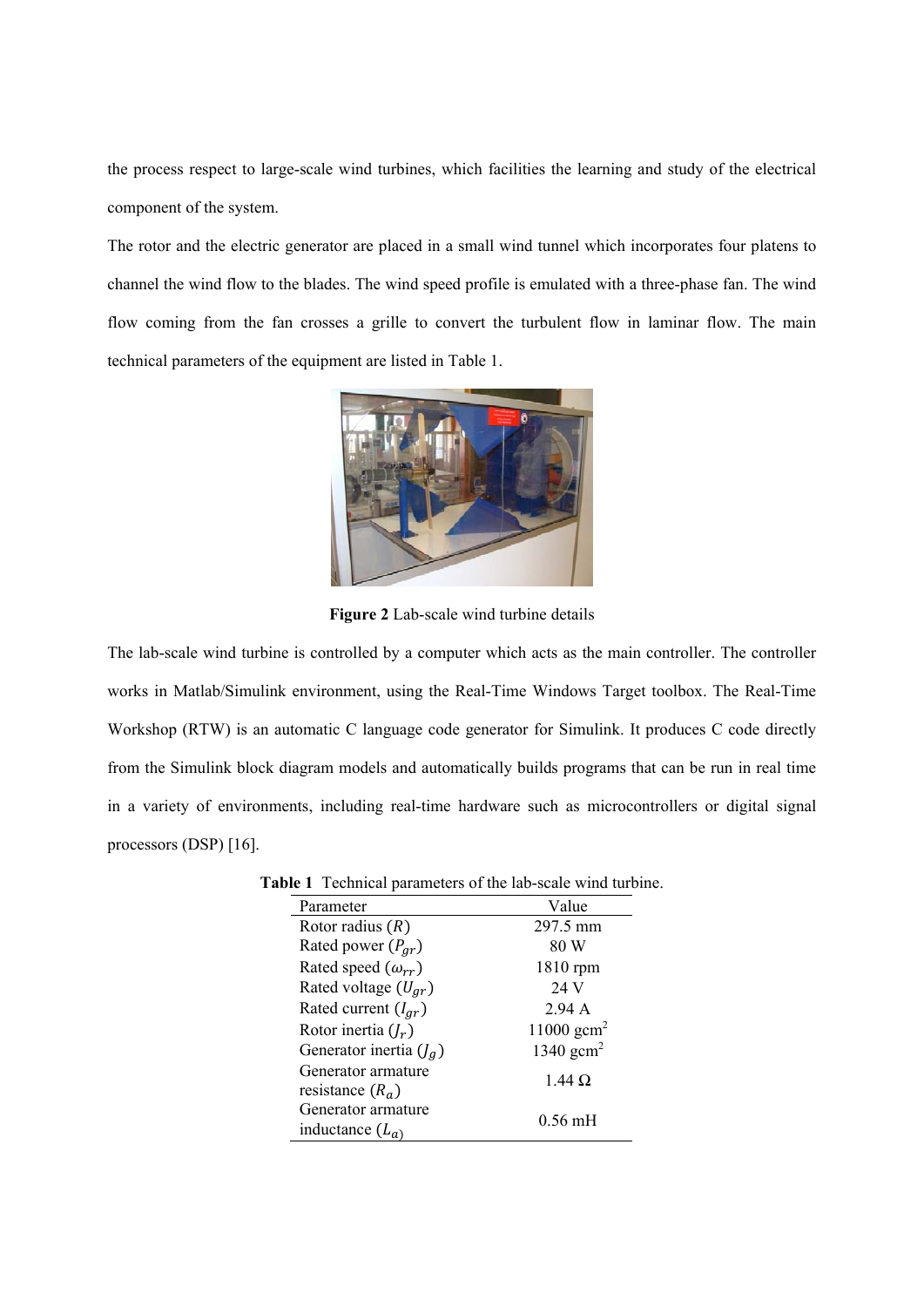| Speed constant $(k_h)$  | 95.3 rpm/ $V$       |
|-------------------------|---------------------|
| Torque constant $(k_t)$ | $100$ mNm/A         |
| Efficiency $(\eta)$     | $77\%$              |
| Load resistance $(R_L)$ | $22 \Omega (100 W)$ |

# **WIND TURBINE MODELLING**

This section is devoted to present briefly the general physical modelling which describes the behaviour of a wind turbine. At the same time, the mathematical relation between the variables which act as control and process variables is shown. A detailed explanation and description of wind turbine systems can be consulted in [17], [18], [19].

Roughly speaking, the general structure of a wind turbine is composed of a mechanical subsystem and an electrical subsystem [20]. The first one consists of a turbine rotor, which includes the aerodynamic components, a gearbox (if any) and the low-speed and high-speed axes. The electrical subsystem consists of a generator unit, which can be split in the electric generator and the static converter. The static converter is connected to a load or grid. Next paragraphs summarize the physical description of these two subsystems, specifically considering the lab-scale wind turbine used in this work.

#### **Mechanical subsystem description**

Assuming a rigid speed shaft and direct coupling between the rotor and the electric generator, a one-mass model can be used to describe the dynamic of this subsystem [21].

$$
J_t \frac{d\omega_r}{dt} = \tau_a - \tau_{em} \tag{1}
$$

where  $\omega_r$  is the rotor speed,  $\tau_{em}$  is the electromagnetic torque of the generator and  $\tau_a$  is the aerodynamic torque.  $J_t$  is the total inertia moment. The aerodynamic torque is generated by the wind forces and it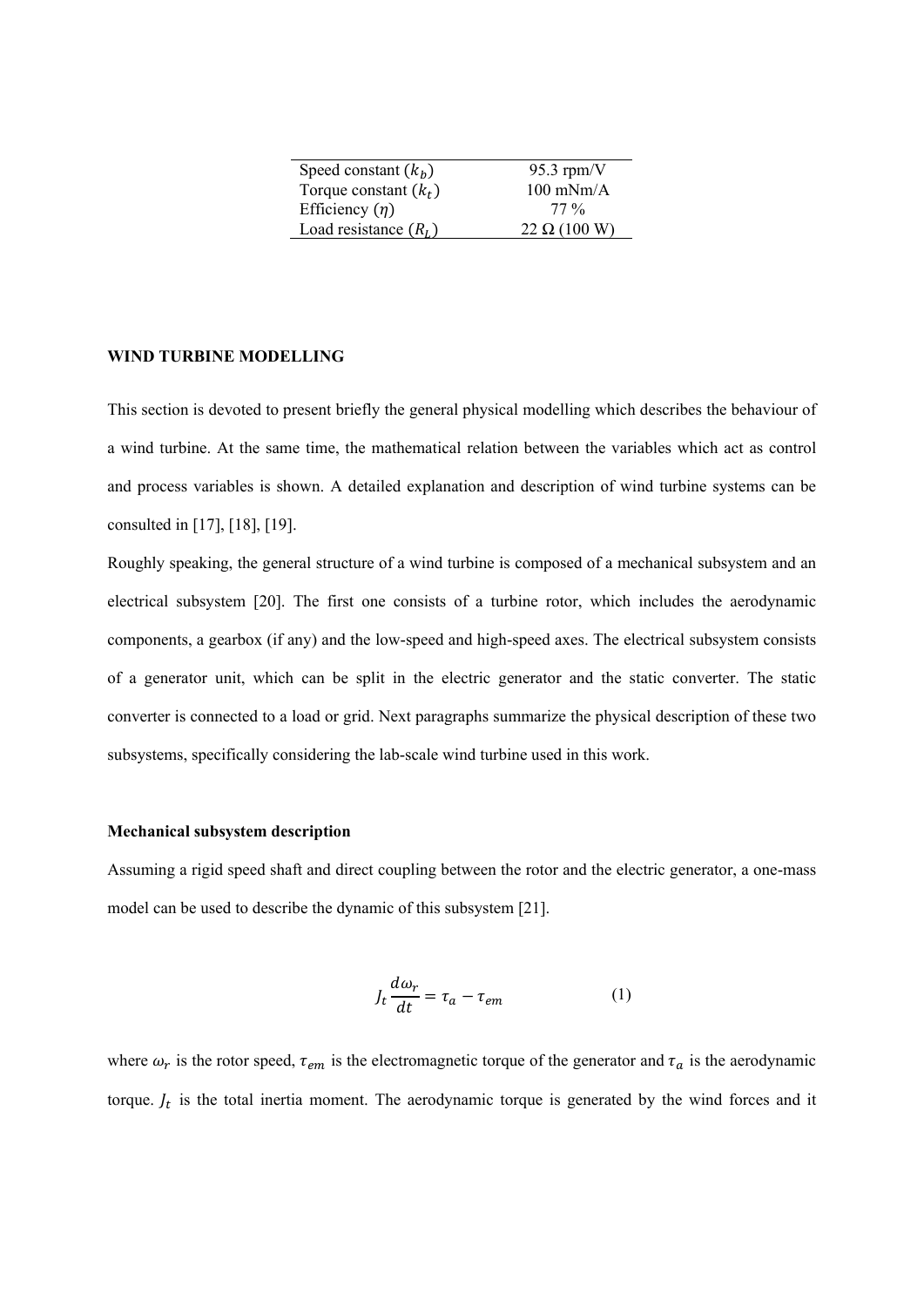depends on the aerodynamic properties of the turbine [22]. The torque  $\tau_a$  is given by the nonlinear expression,

$$
\tau_a = \frac{1}{2} \rho \pi R^3 \frac{C_p(\lambda, \beta)}{\lambda} v^2 \tag{2}
$$

where R is the radius of the rotor, v is the wind speed, and  $\lambda$  is the tip-speed ratio (TIP), which is defined as the ratio between the linear blade tip speed and the wind speed.

$$
\lambda = \frac{\omega_r R}{v} \tag{3}
$$

The power coefficient,  $C_p(\lambda, \beta)$ , depends on the tip-speed ratio and the blade pitch angle  $\beta$ , is the most important parameter for the design of the wind turbines control systems, especially in the power regulation case [23]. This coefficient considerably contributes to the non-linear nature of the system. In practice, it is difficult to obtain and is different for every wind turbine. In this study, a polynomial fitting was carried out from experimental data. By extrapolation techniques, it has been possible to obtain a three-dimensional representation of this power coefficient as a function of the tip-speed ratio and the pitch angle. Figure 3 shows the corresponding surface for the experimental power coefficient of the lab-scale wind turbine. As it is shown in Figure 4, the optimal point is achieved at a tip-speed ratio of 6.8 and pitch angle of 1º.



**Figure 3** Experimental power coefficient  $C_p(\lambda, \beta)$  surface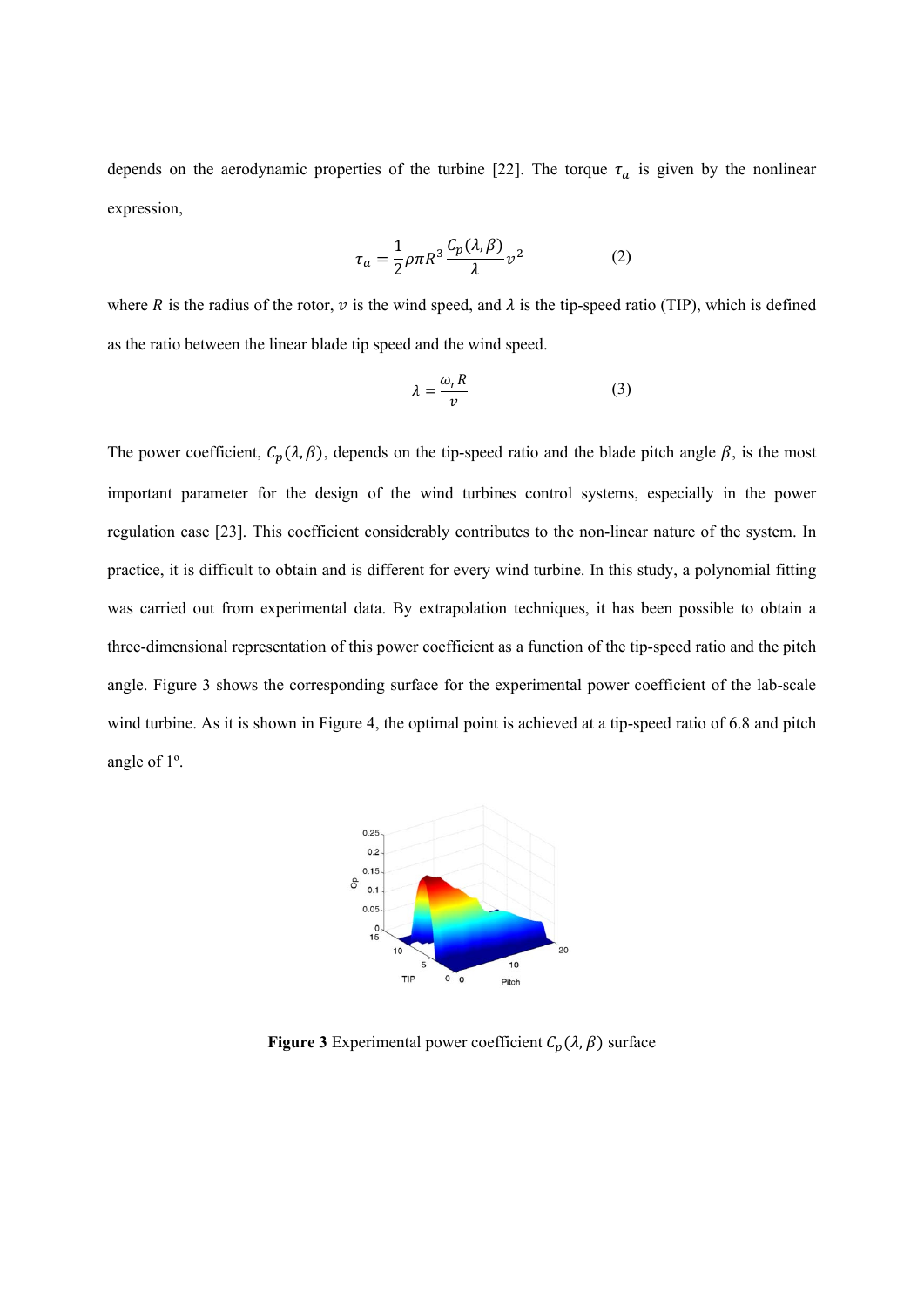

**Figure 4**  $C_p$  polynomial fitting

#### **Electrical subsystem description**

As mentioned before, the lab-scale wind turbine used in this study has a permanent-magnet DC electric generator. The electromagnetic torque  $\tau_{em}$  can be modified by controlling the armature current  $i_g$ according to (4). Therefore, a change in the generated torque conditions causes a change in the electric power conditions, as indicated by equation (5). The parameters  $\eta$  and  $k_t$  represent the efficiency and the torque constants of the electric generator, respectively.

$$
\tau_{em} = k_t i_g \tag{4}
$$

$$
P_g = \eta \tau_{em} \omega_r \tag{5}
$$

The armature current flows across the load. Modifying this current causes changes in the generated torque and the electric power. This requires having a variable load [24]. In this case, a variable load resistance was implemented by using the pulse-width-modulation (PWM) technique. Using a 2 KHz PWM signal generated by a microcontroller, the apparent resistance can be modified as a function of the duty cycle  $\alpha$ between the nominal resistance (100% duty cycle) and open circuit (at 0% duty cycle). Hence, increasing the duty cycle decreases the resistance, producing a larger current  $i<sub>g</sub>$  to flow through the generator, which increases the generator torque.

### **DECOUPLING CONTROL**

This section describes the multivariable control structures with decoupling networks implemented in the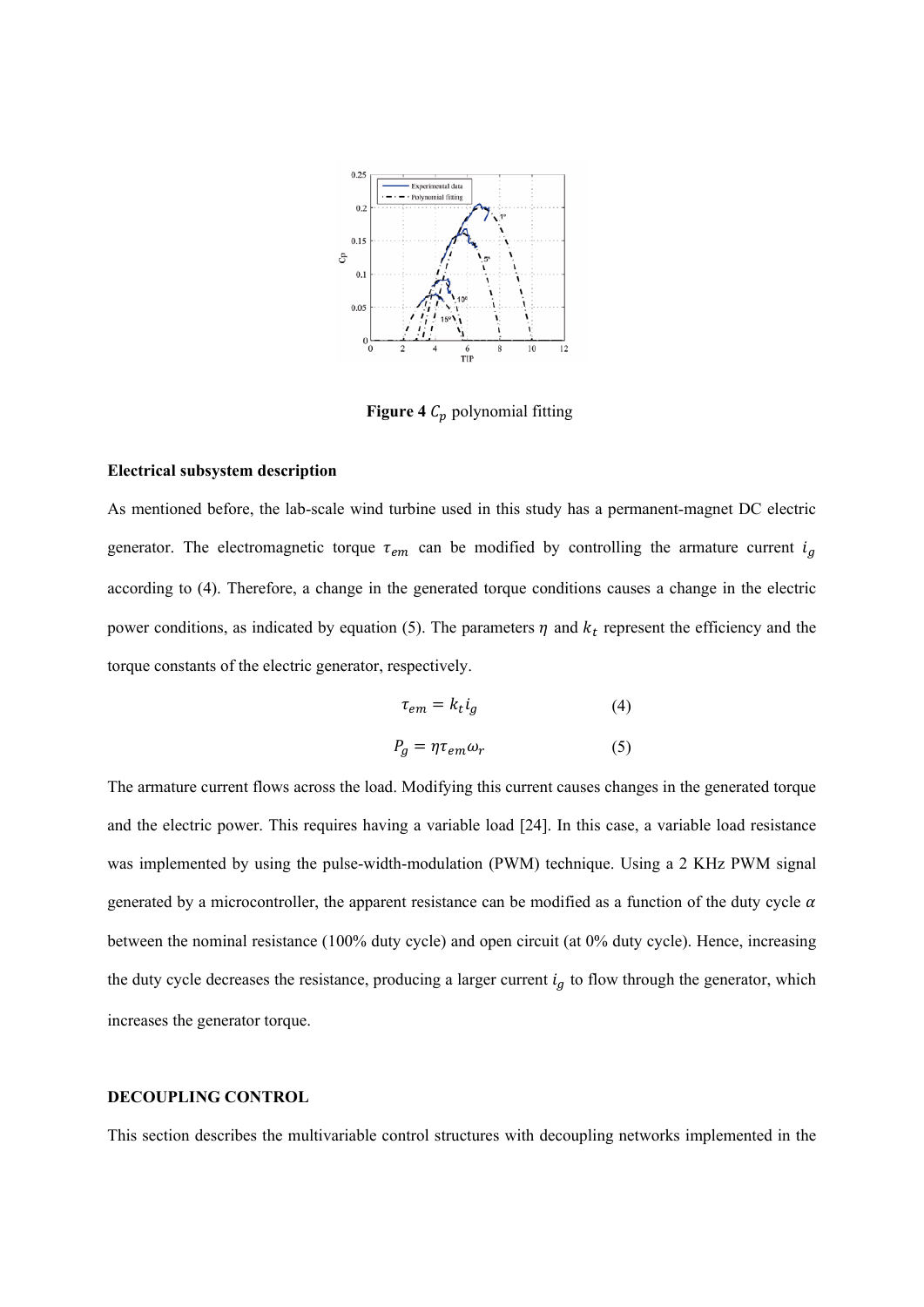tool. The decoupling control techniques proposed in this tool are based on linear systems. Thus, linear plant models were identified in different operating points. The identification process and the transfer function matrices of the linear models can be consulted in [25]. The linear models are defined according to (6), where  $G(s)$  is the process transfer matrix, and  $G<sub>D</sub>(s)$  is the disturbance matrix associated with the wind speed input.

$$
\binom{\omega_r}{P_g} = G(s)\binom{\beta}{\alpha} + G_D(s)\nu \tag{6}
$$

The process inputs are the blade pitch angle,  $\beta$ , and the duty cycle,  $\alpha$ . In the lab-scale wind turbine, the pitch angle ranges from 0º to 25º and the duty cycle from 0% to 100%. The process outputs are the rotor angular speed,  $\omega_r$ , and the generated electric power, P<sub>g</sub>. From a control point of view, the wind speed, v, represents a disturbance input for the process.

A centralized control system with a decoupling network can be designed by combining a diagonal controller,  $C(s)$ , with a decoupling network,  $D(s)$ , such that the diagonal controller sees the apparent process  $Q(s) = G(s) \cdot D(s)$  as a set of n completely independent processes.

A decoupling scheme can be static or dynamic. Although there are many decoupling methods, most of them use a conventional decoupling scheme in which the process inputs are derived by a time-weighted combination of feedback controller outputs. Figure 5a shows the 2x2 conventional decoupling scheme where  $y_1$  and  $y_2$  are the process outputs,  $u_1$  and  $u_2$  are the process inputs, and  $r_1$  and  $r_2$  the reference signals. In the inverted decoupling scheme (Figure 5b), the process inputs are fed back to the decoupling network inputs through decoupling elements to be combined with the controller outputs. Depending on the decoupling network, different apparent processes  $Q(s)$  can be obtained.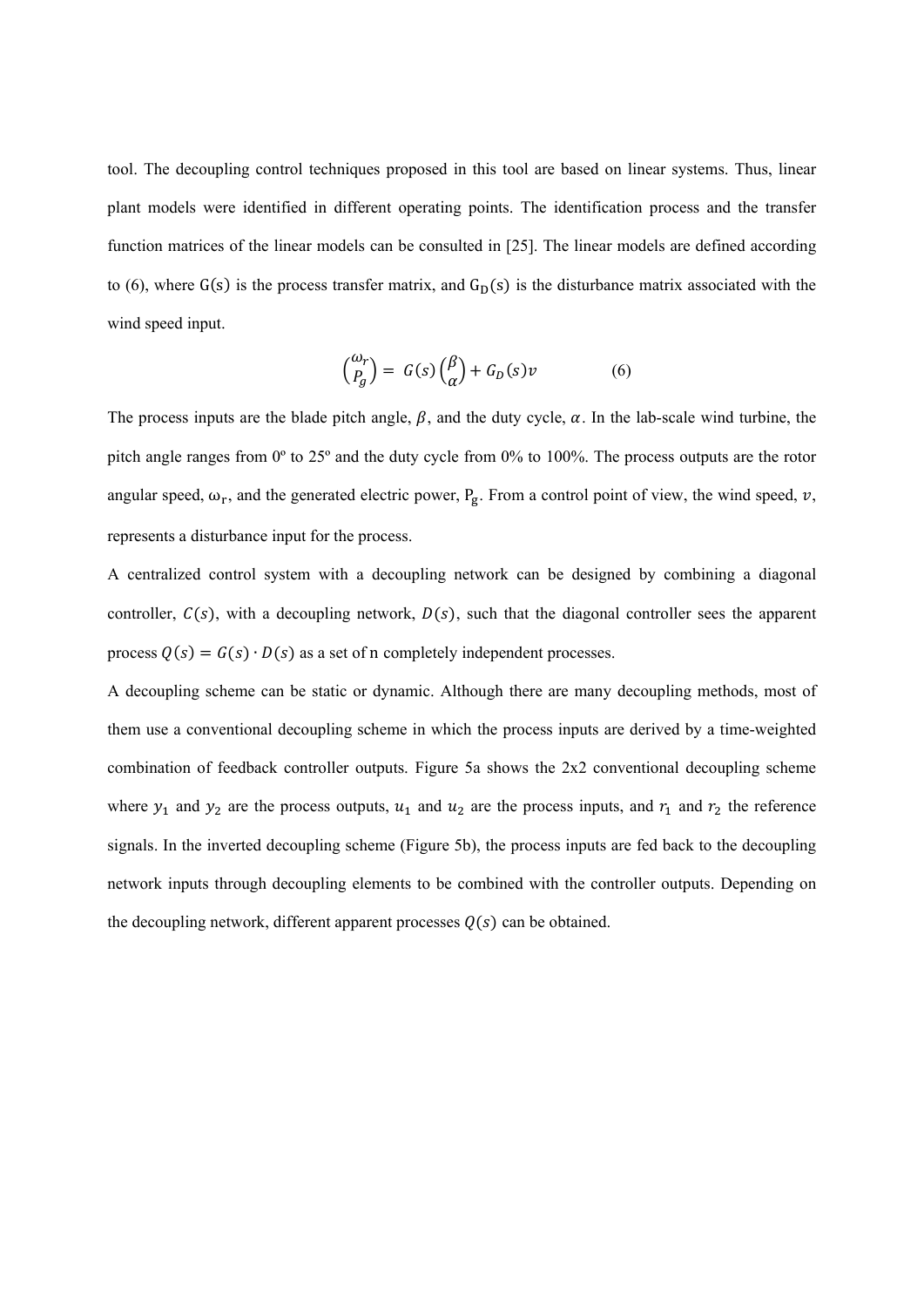

**Figure 5** Decoupling control system of a 2x2 process: (a) conventional decoupling; (b) inverted decoupling

In the tool, the following three decoupling schemes were implemented:

- Dynamic simplified decoupling
- Static simplified decoupling
- Inverted decoupling

These decoupling schemes are explained in the following.

# **Dynamic simplified decoupling**

In dynamic simplified decoupling,  $n$  elements of the decoupler, generally the diagonal ones, are set to unity. For a 2x2 system, the general expressions of the decoupler,  $D(s)$ , and the diagonal apparent process,  $Q(s)$ , are cited in [26] and showed in (7)-(8).

$$
D(s) = \begin{pmatrix} 1 & \frac{-g_{12}(s)}{g_{11}(s)} \\ \frac{-g_{21}(s)}{g_{22}(s)} & 1 \end{pmatrix}
$$
 (7)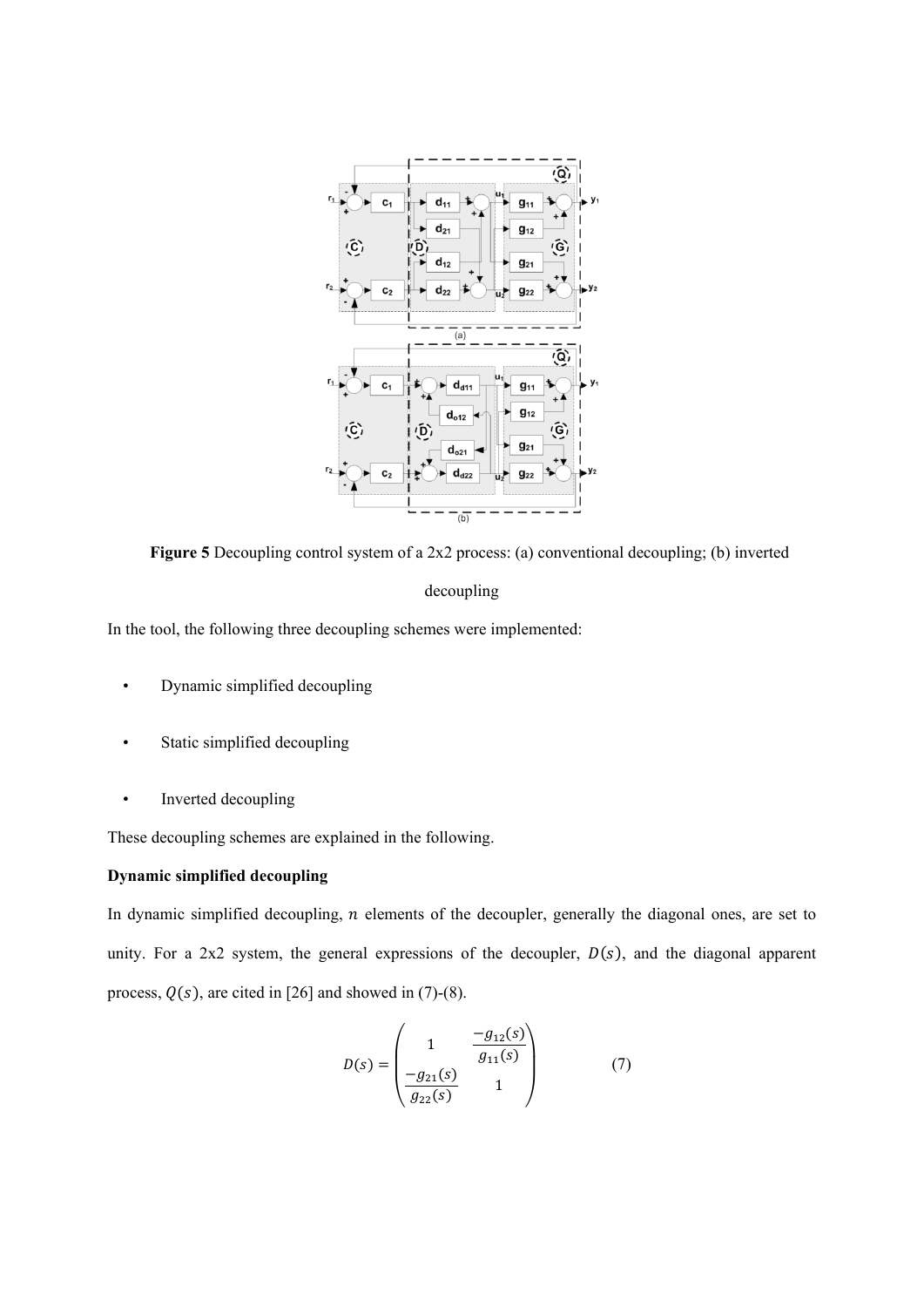$$
Q(s) = \begin{pmatrix} g_{11}(s) - \frac{g_{12}(s)g_{21}(s)}{g_{22}(s)} & 0\\ 0 & g_{22}(s) - \frac{g_{12}(s)g_{21}(s)}{g_{11}(s)} \end{pmatrix}
$$
 (8)

#### **Static simplified decoupling**

Static simplified decoupling is a version of simplified decoupling that only decouples the process at the stationary state. The decoupler is only calculated with the information of the steady state gain of the process according to (9). It is observed in (10) that non-perfect decoupling is obtained because the offdiagonal elements of  $Q(s)$  are non-zero.

$$
D(s) = \begin{pmatrix} 1 & \frac{-g_{12}(0)}{g_{11}(0)} \\ \frac{-g_{21}(0)}{g_{22}(0)} & 1 \end{pmatrix}
$$
(9)

$$
Q(s) = \begin{pmatrix} g_{11}(s) - \frac{g_{21}(0)g_{12}(s)}{g_{22}(0)} & g_{12}(s) - \frac{g_{12}(0)g_{11}(s)}{g_{11}(0)} \\ g_{21}(s) - \frac{g_{21}(0)g_{22}(s)}{g_{22}(0)} & g_{22}(s) - \frac{g_{12}(0)g_{21}(s)}{g_{11}(0)} \end{pmatrix}
$$
 (10)

## **Inverted decoupling**

Using the structure of inverted decoupling (Figure 5b), it is possible to obtain an apparent process in  $Q(s)$ that is as simple as the diagonal elements of  $G(s)$ , while the decoupler elements are the same as those of the dynamic simplified decoupling [13]. In inverted decoupling, the entire decoupler,  $D(s)$ , is divided into two matrices: a diagonal matrix,  $Dd(s)$ , in the direct path and an off-diagonal matrix,  $Do(s)$ , in a feedback path. The expressions of the decoupler matrices and the corresponding apparent process appear in [26] and they are showed in (11) and (12).

$$
Dd(s) = \begin{pmatrix} d_{d11} & d_{d12} \\ d_{d21} & d_{d22} \end{pmatrix} \quad Do(s) = \begin{pmatrix} 0 & \frac{-g_{12}(s)}{g_{11}(s)} \\ \frac{-g_{21}(s)}{g_{22}(s)} & 0 \end{pmatrix} \quad (11)
$$

$$
Q(s) = \begin{pmatrix} g_{11}(s) & 0 \\ 0 & g_{22}(s) \end{pmatrix} \quad (12)
$$

## **OTHER CONTROL METHODOLOGIES**

*WtControlGUI* allows comparing the decoupling control strategies with other multivariable control methodologies. A decentralized control and  $H_{\infty}$  robust control strategies were also implemented. In this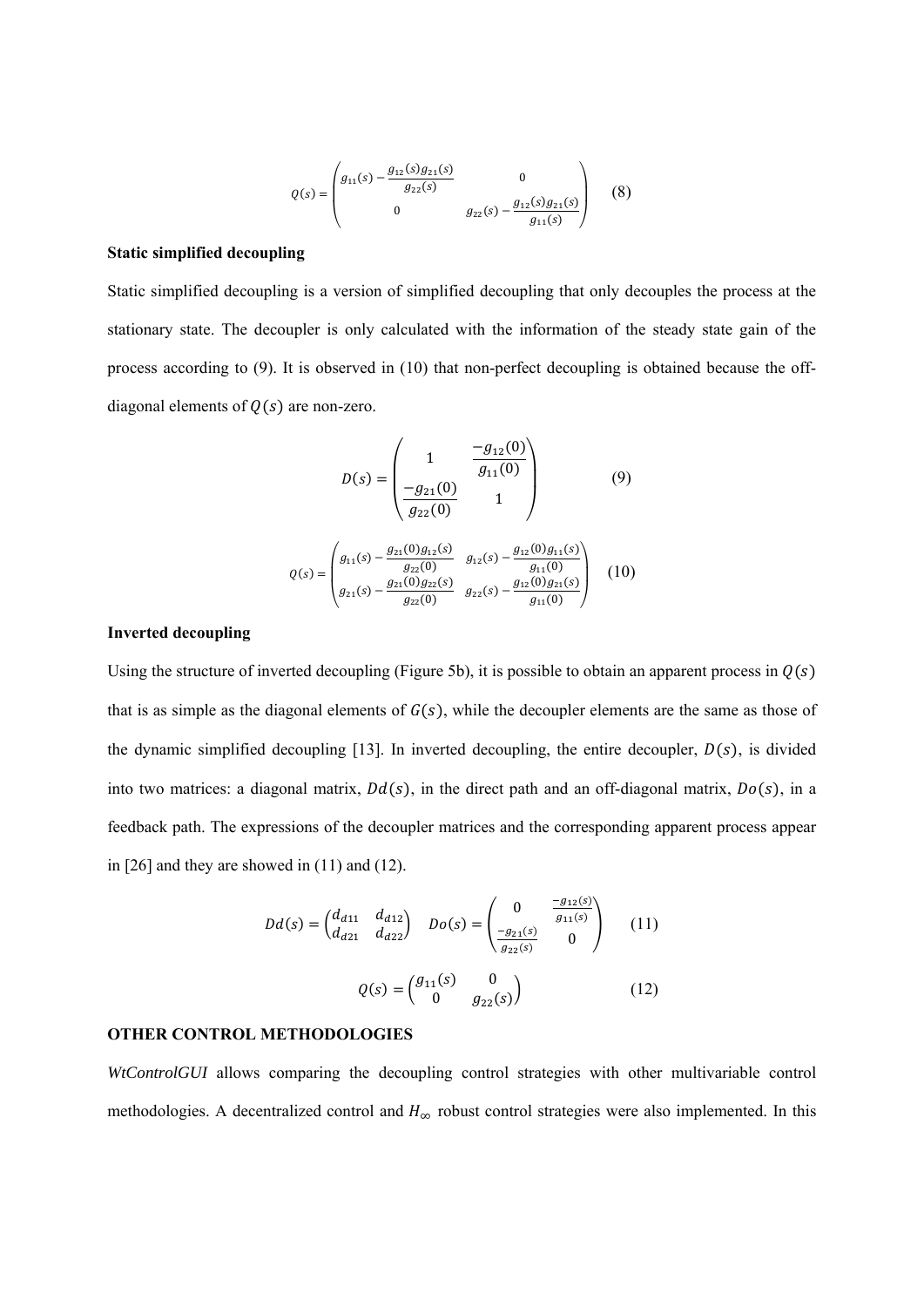section, these strategies are briefly described.

## **Traditional decentralized PID control**

For pure decentralized control, the scheme depicted in Figure 6 is used. The process model is represented by the  $g_{n \times n}(s)$  blocks. This control scheme uses PID controllers, represented with  $c_1(s)$  and  $c_2(s)$ blocks for each control loop. The wind speed disturbance is considered in the scheme with the  $g_{13}(s)$  and  $g_{23}(s)$  blocks.



**Figure 6** Decentralized PI control scheme

# **Robust control**

The multivariable robust controller design problem can be formulated as an  $H_{\infty}$  optimization problem through the so-called S/KS/T mixed sensitivity configuration [27]. This configuration is shown in Figure 7.  $P(s)$  is the extended plant, where  $G(s)$  represents the wind turbine model,  $K(s)$  the controller, u represents the set of control signals,  $\omega$  the exogenous signals,  $\nu$  the measured variables and  $z$  the error variables.

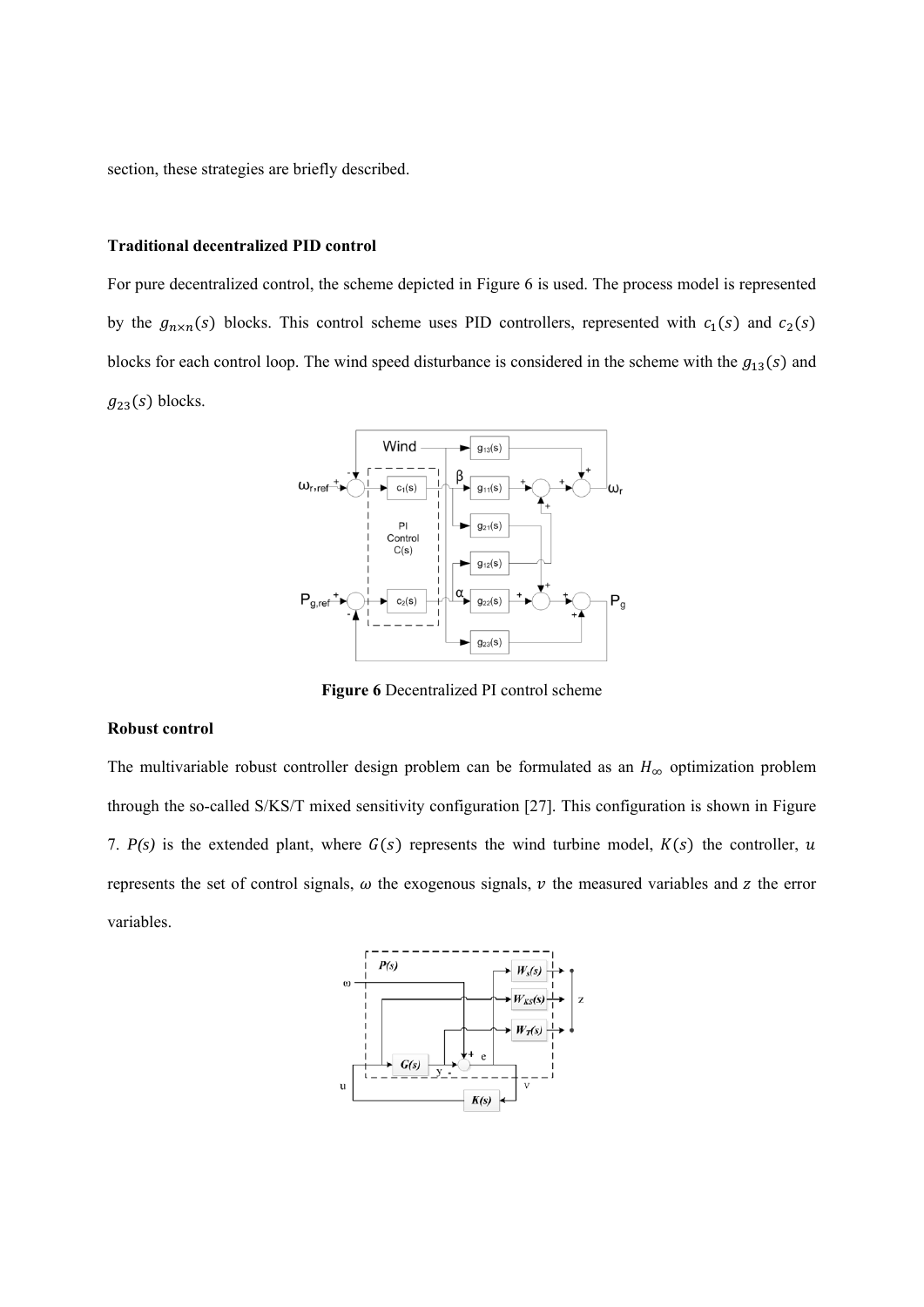#### **Figure 7** S/KS/T mixed sensitivity configuration

The matrices  $W_s(s)$ ,  $W_{KS}(s)$  and  $W_T(s)$  are the weighting matrices of the configuration, which allow specifying the range of relevant frequencies for the closed loop transfer matrix  $T_{zw}(s)$ .

$$
T_{z\omega}(s) = \begin{bmatrix} W_s(s)S_o(s) \\ W_{KS}(s)K(s)S_o(s) \\ W_T(s)T_o(s) \end{bmatrix}
$$
 (13)

The selection of these matrices has been accomplished following the design rules specified in [27].  $W_s(s)$ is a square diagonal matrix, where the diagonal elements are described by expression (14). In this expression,  $\omega_T$  is the crossover frequency of the diagonal elements of  $W_T(s)$ ,  $\alpha_i$  and  $\beta_i$  are the gains at high and lows frequencies, respectively. The parameter  $k_i$  adjusts the response speed of the outputs.

$$
w_{si}(s) = \frac{\alpha_i s + 10^{(k_i - 1)} \omega_T}{s + \beta_i 10^{(k_i - 1)} \omega_T}, \qquad i = 1, 2 \tag{14}
$$

 $W_T(s)$  is a square diagonal matrix with all its diagonal elements with the same transfer function.  $w_{Tdiag}(s)$  is a transfer function which must be stable, minimum phase, with high gain at high frequencies, and with magnitude greater than the maximum singular value of the uncertainty computed for each non-nominal model [28].

$$
W_T(s) = w_{Tdiag}(s) \cdot I \tag{15}
$$

The matrix  $W_s(s)$  is obtained as square diagonal matrix of transfer functions

$$
W_s(s) = \begin{bmatrix} w_{s1}(s) & 0\\ 0 & w_{s2}(s) \end{bmatrix}
$$
 (16)

For practical purposes,  $\alpha_i$ ,  $\beta_i$  and  $k_i$  represent three tuning parameters to adjust the robust controller. The aforementioned expressions can be defined in *wtControlGUI* tool.

### **TOOL DESCRIPTION**

This section is aimed to describe the main features of the interactive tool. The can be downloaded from http://www.uco.es/grupos/prinia/sergio-fragoso-herrera/, and the simulation mode can be tested. This tool is in harmony with other educational tools for the study of control engineering. For instance, in [29], [30]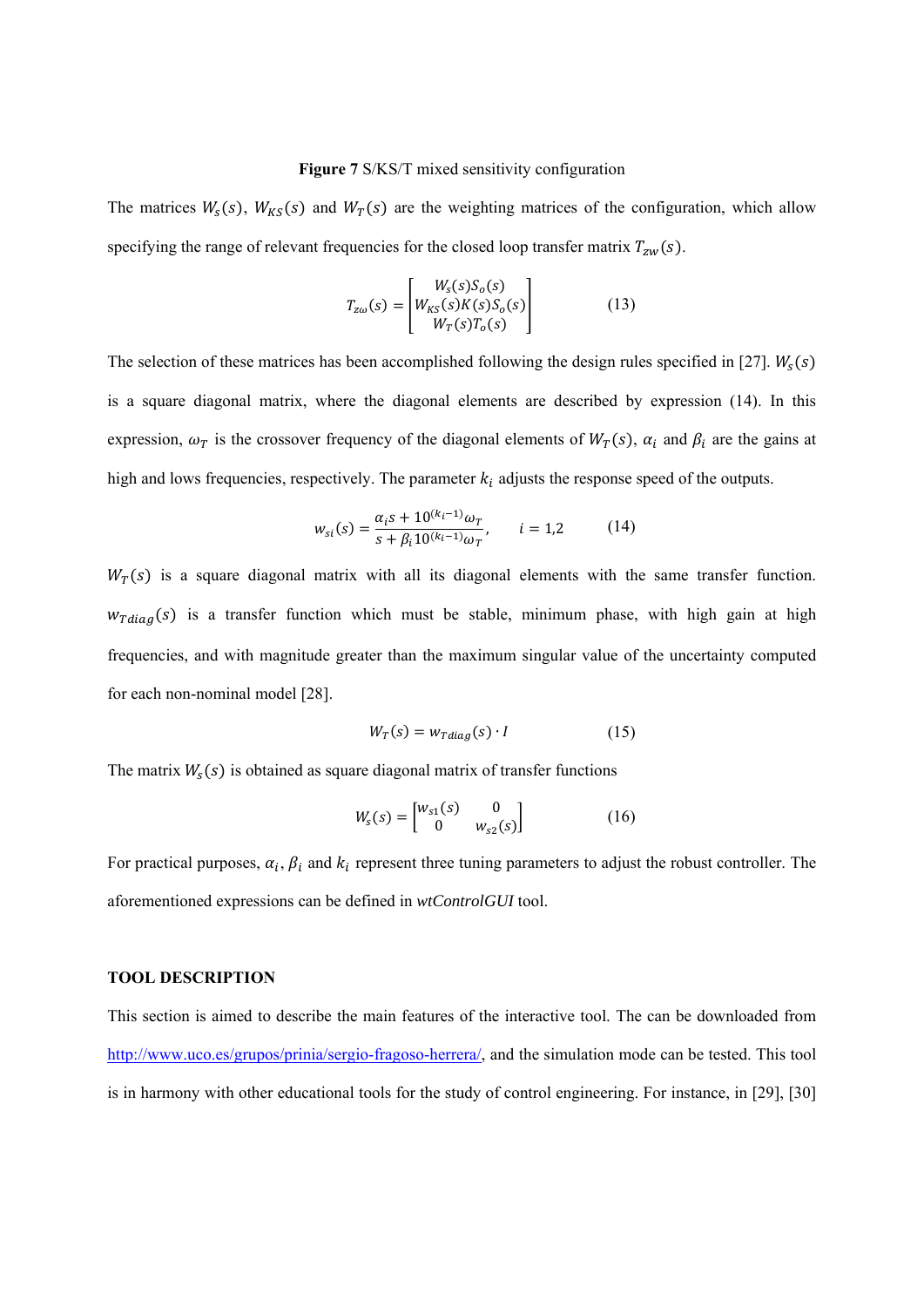some similar interactive tools are referenced, which were developed with the collaboration of the University of Cordoba and National Distance Education University in Spain.

The main idea was not only to obtain a tool for analyzing the performance of multivariable decoupling control strategies, but also to develop a tool sufficiently educational. This tool must be useful for the assimilation of the basic concepts of decoupling control and the wind generation process.

The main window is depicted in Figure 9. It is divided in several differentiated parts (a-g). The work flow with the tool is divided in several stages and is described by Figure 8.



**Figure 8** Work flow description of the tool

1. **Operation mode selection (a)**. The tool allows comparing two control strategies at same time. This comparison can be done in three modes: simulation vs simulation, simulation vs experimental and experimental vs experimental. In the simulation mode, the control strategies are simulated with the identified linear model in the selected operating point. In the experimental mode, the tool is connected with the lab-scale wind turbine and operates it setting the selected operating point.

If the *Save data* check box is selected, the tool saves the last data result in a Matlab mat-file. The name of this file can be introduced in the *File name* text box. This option allows an off-line analysis of the results.

- 2. **Time specifications for the simulation and experimental test (b)**. It is necessary previously to set the duration in seconds of the simulation and experimental tests.
- 3. **Operating point selection (c)**. As mentioned before, the lab-scale wind turbine has been identified in five operating points, which are represented in different regions of Fig. 1. In particular, there are two points in the partial load region, at wind speeds of 6 m/s and 7 m/s; one point in the transition region at 8 m/s; and finally, two points in the full load region, at 9 m/s and 10 m/s. In the main window, the ideal curve graph appears and the user can observe the location of each operating point.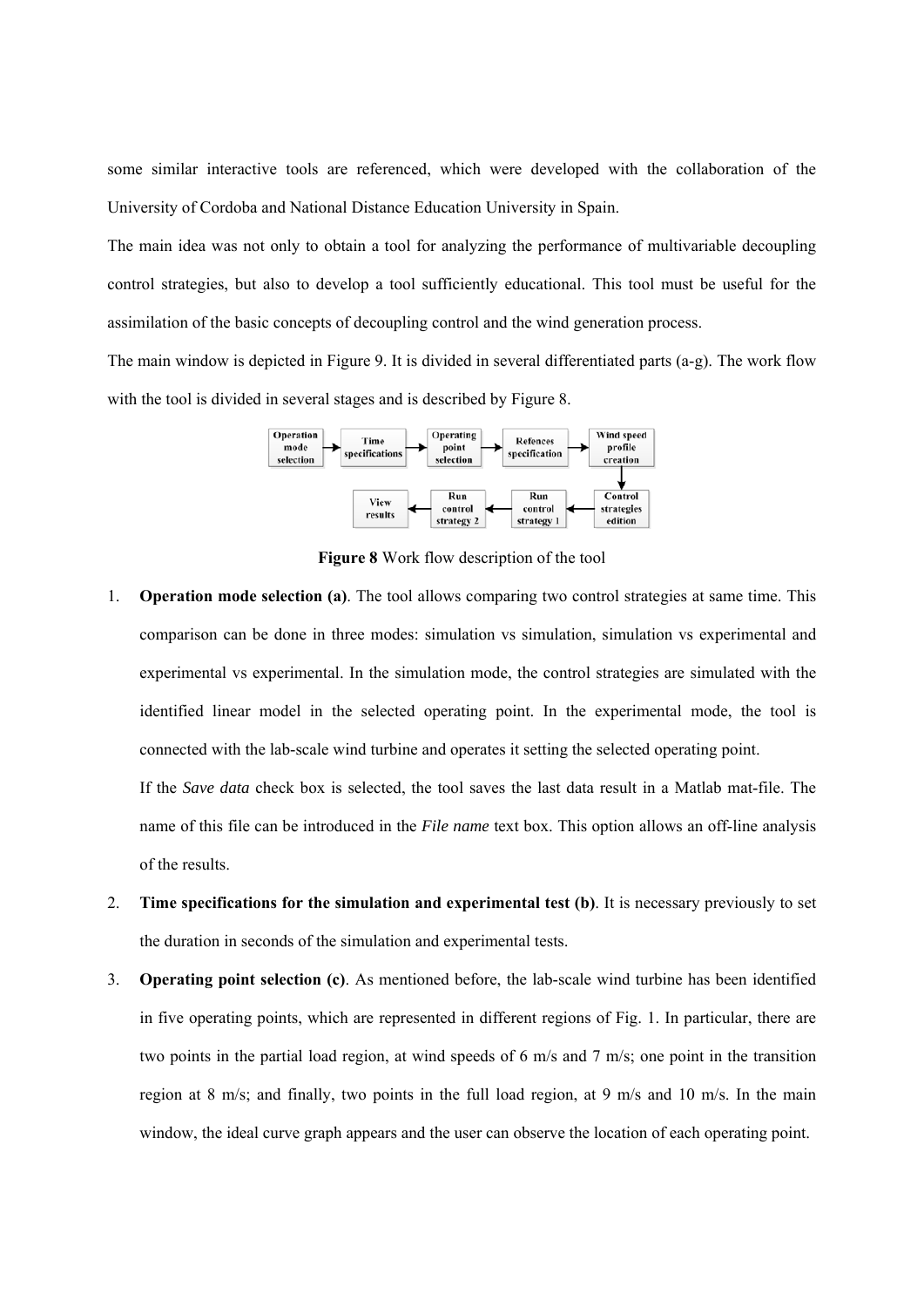By clicking on the *Process scheme* button, the user can observe the general block scheme of the process and identify the inputs and outputs of the system, the blocks that form the wind turbine model and the wind disturbance model. By clicking on the *Transfer function matrix info.* button, it is possible to observe numerically the transfer function matrices in accordance with the process block scheme for the selected operating point. Together with these matrices, the Relative Gain Array (RGA) is also displayed. The RGA allows quantifying numerically the interaction level between input and output variables.

- 4. **Step change specification (d).** One objective of *wtControlGUI* is to verify the interaction effects between the wind turbine variables, as well as to show how decoupling control strategies can reduce these effects. The most simple and intuitive way to prove the interaction level between variables is to produce a step change in the set-point for the output variables. In this section, the user should specify the initial set-point for each output variable, the new set-point and the step change time. The new values for the set-points should not be greater than  $\pm 15\%$  with respect the initial value. With this restriction, problems with the range of validity of the linear models are avoided. The set-points are automatically adjusted when the operating point is selected.
- 5. **Wind speed profile creation (e).** The tool also allows reproducing a wind speed profile, which is based on [31]. If the *Wind speed profile* button is clicked, a new window appears to select and configure the wind speed components (Figure 10). The available wind speed profile components are: mean component, turbulence, gust, ramp and sinusoidal component. The components are individually selectable and configurable with the exception of the mean component. The mean component is automatically adjusted when the operating point is selected, and it cannot be changed. The turbulence component is characterized by a standard deviation value. The gust and ramp components are edited by three parameters: initial time, final time and amplitude. The sinusoidal component is composed by a frequency value and amplitude value.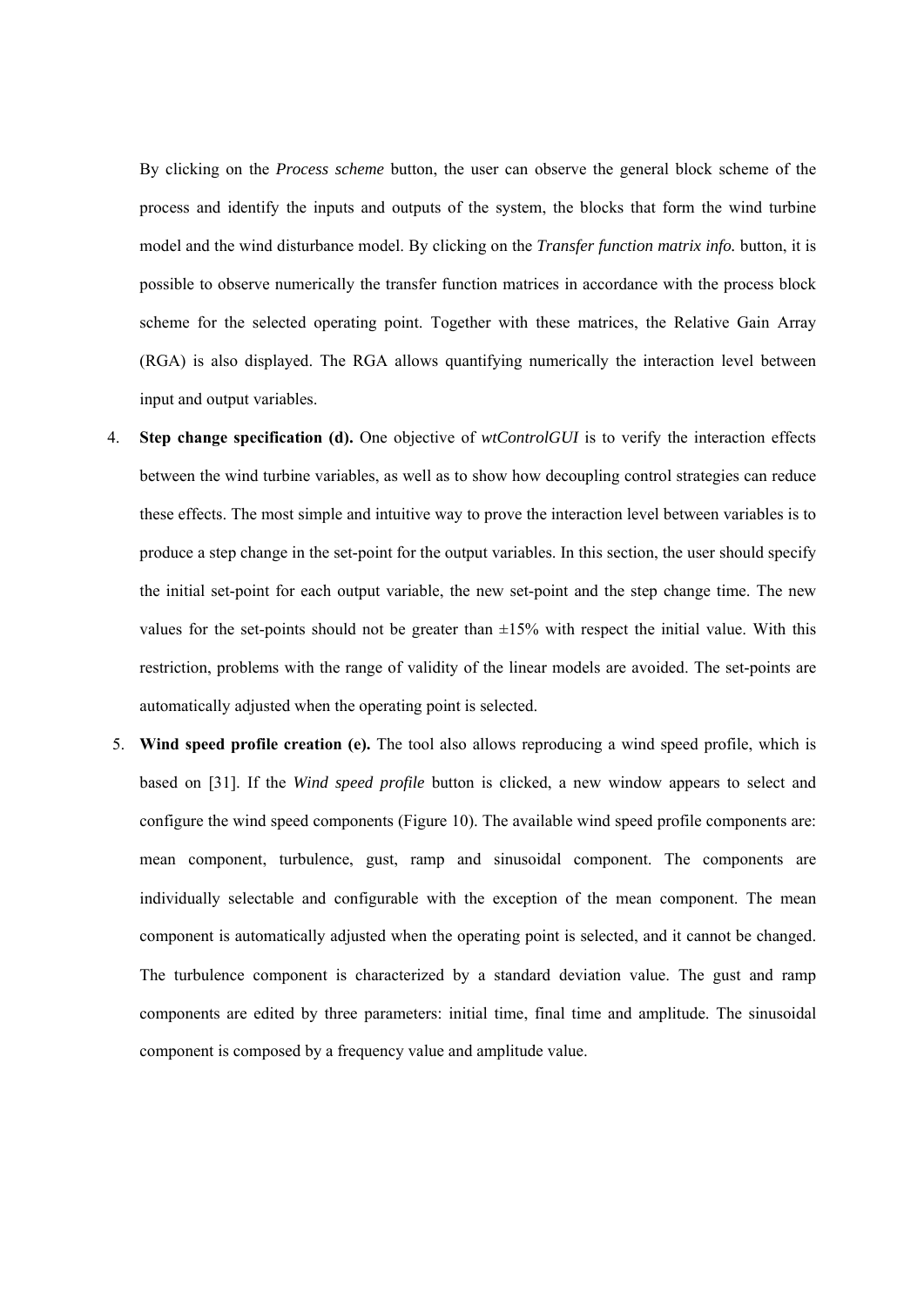

**Figure 9** *wtControlGUI* main window

By clicking on the *Plot wind speed profile* button, the wind speed profile configured is plotted.



**Figure 10** Wind speed profile edition window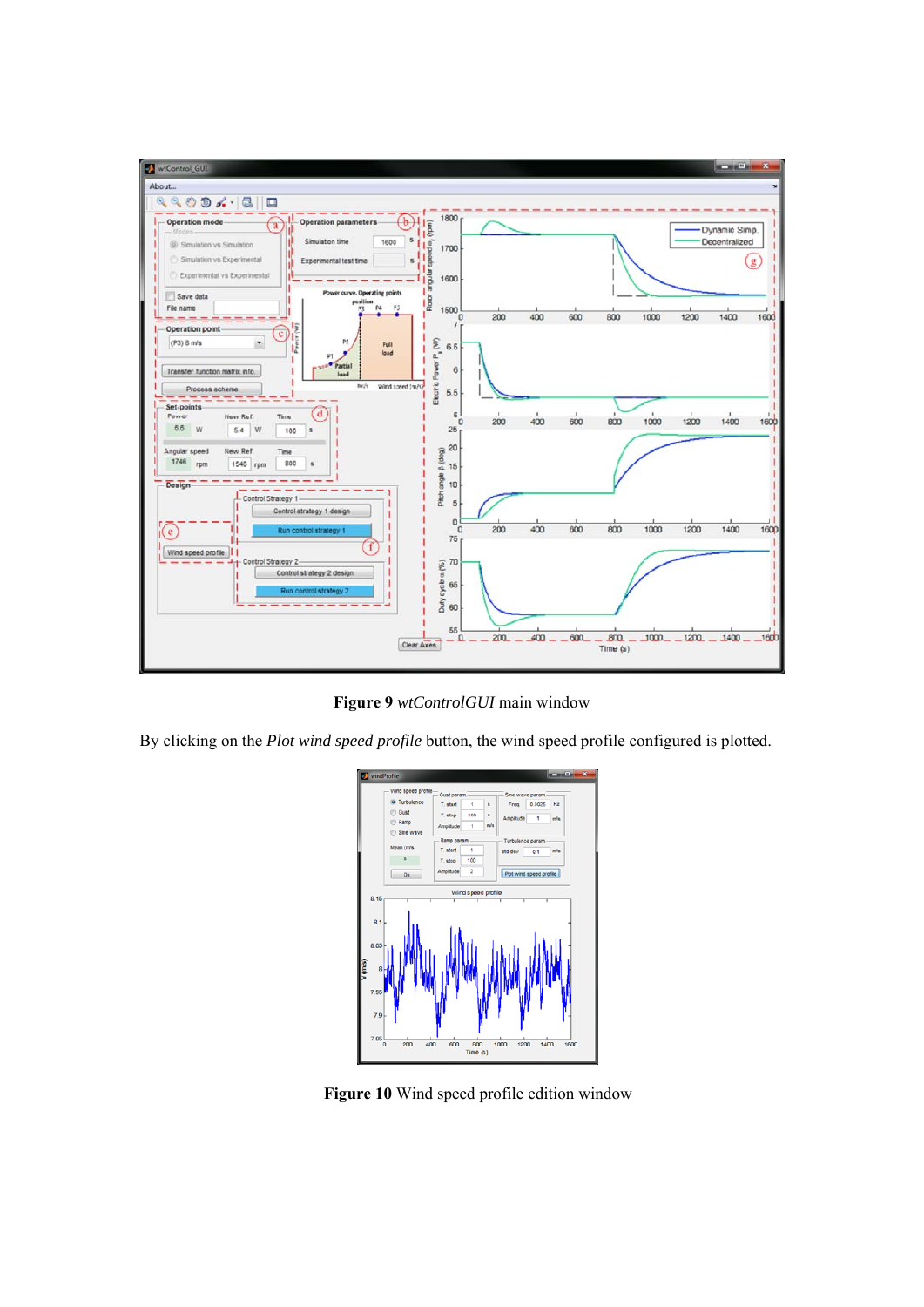6. **Control strategy selection (f).** The tool allows choosing, configuring and comparing two control strategies. Thus, the user should configure and simulate or test the first control strategy and then proceed in the same way with the second control strategy. For this purpose, by clicking on the *Control strategy 1 design* or *Control strategy 2 design* button, a new window is shown. Figure 11 depicts this window. The reason of including two control strategy windows is due to the ease of comparing the dynamic responses when modifying the strategy and its control parameters.

When one of the decoupling control strategies is selected, the associated decoupling matrices can be shown by clicking on the *Decoupling matrix info*. button. In addition, the tool allows the user to observe the block scheme of each control strategy, by clicking on the *Control strategy scheme* button.

By clicking on the *Load def. Param* button, the default tuning parameters for the PI controllers are selected for a specific control strategy and operating point. At the same time, the user can save and recover the configured tuning parameters as user parameters, by simply clicking on the *Save User Param*. and *Load User Param*. buttons, respectively.

The section *Robust control param* is only enabled when the robust control strategy is selected. In this section the user can introduce the tuning parameters for each control loop, as well as the transfer functions  $w_{Tdiag}(s)$ ,  $w_{s1}(s)$  and  $w_{s2}(s)$ .

In order to establish a quantitative comparative between different control strategies, Integral Absolute Error (IAE) and the Standard Deviation (StD) are calculated.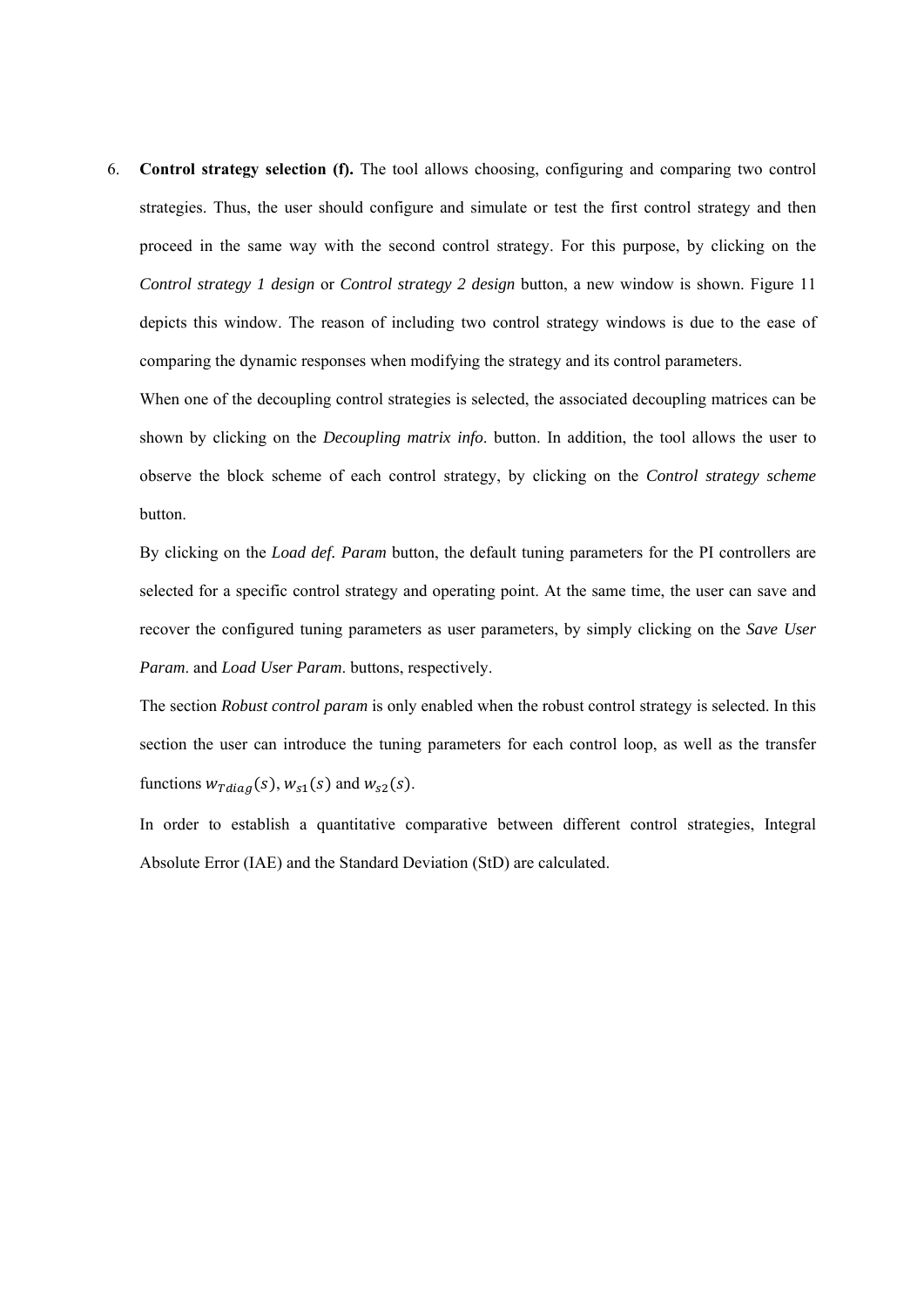|                      | <b>Control strategy 1</b> |         |                    |                         |
|----------------------|---------------------------|---------|--------------------|-------------------------|
| <b>Decentralized</b> |                           |         |                    | Control strategy scheme |
|                      | <b>Controller design</b>  |         |                    | Decoupling matrix info. |
|                      |                           |         | <b>Performance</b> |                         |
| Kp1                  | $-0.0062$                 | deg/rpm | IAE1               |                         |
| Ti1                  | 13.714                    | s       | IAE2               |                         |
| Kp2                  | 0.0016                    | % / W   | std1               |                         |
| Ti <sub>2</sub>      | 0.752                     | s       | std <sub>2</sub>   |                         |
|                      | Load def. Param.          |         |                    | Save User Param.        |
|                      |                           |         |                    | <b>Load User Param.</b> |
|                      | Robust control param.     |         |                    |                         |
| alpha1               | 0.5                       |         | k4                 | 0.17                    |
| alpha <sub>2</sub>   | 0.5                       |         | k2                 | 1.1                     |
| beta1                | 0.001                     |         | wtdiag(s)          | 0.5623*(50              |
| beta <sub>2</sub>    | 0.001                     |         | wks1(s)            | 1                       |
|                      |                           |         | wks2(s)            | $\overline{1}$          |

**Figure 11** Control strategy edition window

7. **Plotting results (g).** The tool shows the results in four graphs, two graphs for the output variables ( $\omega_r$  and  $P_g$ ) and two graphs for the input variables ( $\beta$  and  $\alpha$ ).

#### **Illustrative example**

There are different comparative scenarios that can be illustrated with *wtControlGUI*. The aim of this illustrative example is to show how the decoupling techniques can reduce the interaction effect between variables when the system is controlled and can improve its performance. This example shows the tool as a platform for obtaining simulation and experimental data.

Specifically, the dynamic simplified decoupling control and decentralized control have been compared in the transition region. This region is reached with a wind speed of 8 m/s for the lab-scale wind turbine. In this region, the interaction between variables is greater, as shown in the RGA analysis in Table 2. Considering this aspect, this operating point could be the most problematic point for the control strategies that do not take into account the coupling problem, such as decentralized control.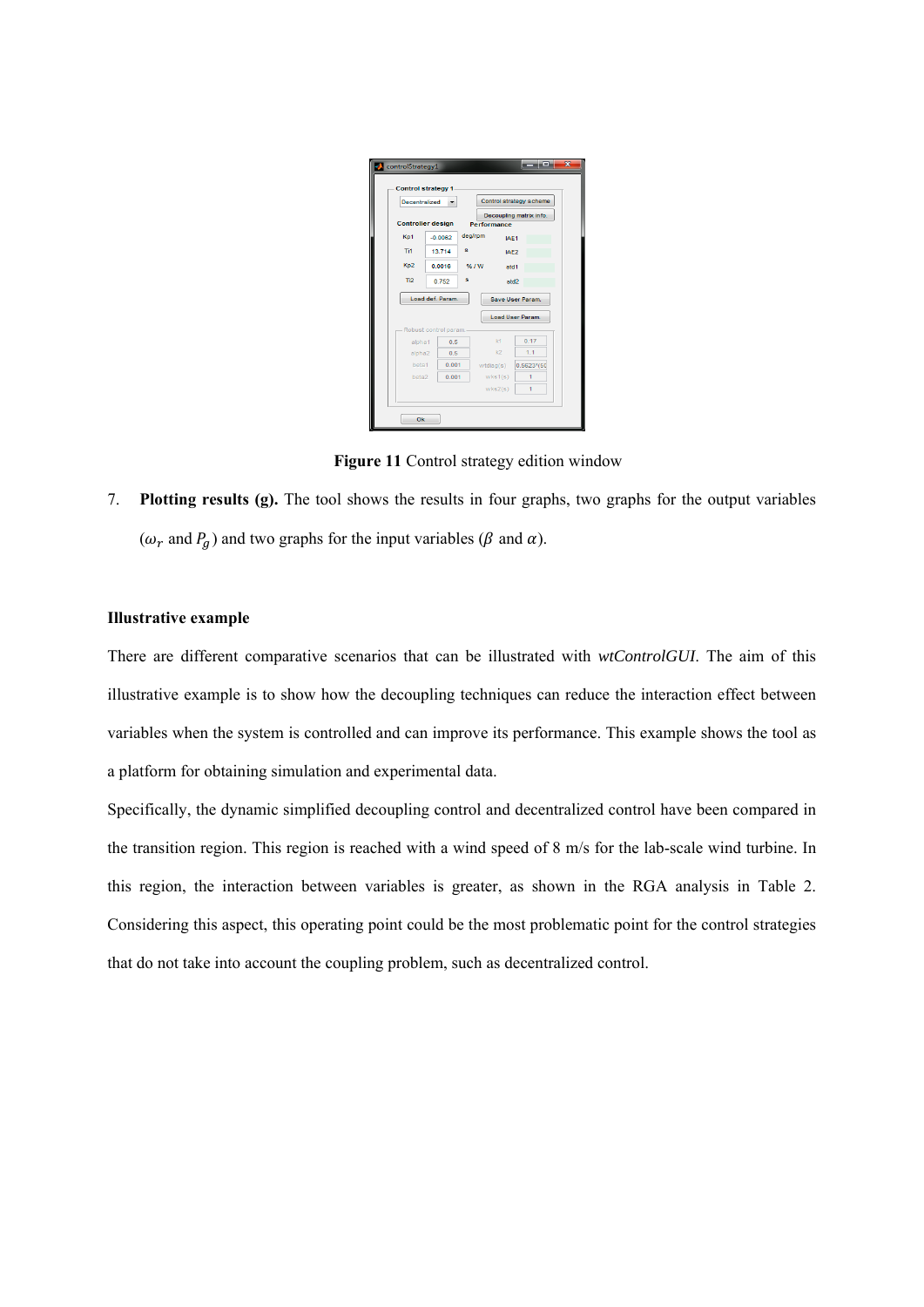| Wind speed       | $\lambda_{11}$ RGA |
|------------------|--------------------|
| $6 \text{ m/s}$  | 0.9151             |
| $7 \text{ m/s}$  | 0.7471             |
| $8 \text{ m/s}$  | 0.6543             |
| $9 \text{ m/s}$  | 0.7606             |
| $10 \text{ m/s}$ | 0.8118             |

**Table 2** RGA in the operating points

In (17) and (18) the matrices of the linear model in the transition region are presented, according to (6). These matrices are displayed if the *Transfer function matrix info.* button is clicked.

$$
G(s) = \begin{pmatrix} -8.3951 & -491.4 \\ \overline{118.4s^2 + 21.77s + 1} & \overline{35.36s^2 + 11.89s + 1} \\ \overline{-0.06402} & 6.7614 \\ \overline{16.93s + 1} & 0.93526s + 1 \end{pmatrix}
$$
 (17)  

$$
G_D(s) = \begin{pmatrix} \overline{345} \\ \overline{104.6s^2 + 20.45s + 1} \\ \overline{2.341} \\ \overline{41.53s^2 + 14.85s + 1} \end{pmatrix}
$$
 (18)

By expression (7), the decoupling matrix of the dynamic simplified decoupling is showed in (19). As mentioned before, this matrix can be observed by clicking on the *Decoupling matrix info.* button, located inside the control strategy design window*.* 

$$
D(s) = \begin{pmatrix} 1 & \frac{-196s^2 - 36.04s - 1.655}{s^2 + 0.34s + 0.028} \\ \frac{0.00049s + 0.00053}{s + 0.059} & 1 \end{pmatrix}
$$
 (19)

*Control Strategy 1* simulates the dynamic simplified decoupling. The controllers use a Proportional-Integral (PI) structure with the following values for the proportional gains:  $k_{p1} = -0.0062 \text{ deg/rpm}$ and  $k_{p2} = 0.0016\% / W$ , respectively and with the following integral times:  $T_{i1} = 13.714$  s and  $T_{i2} =$ 0.752 s, respectively for each control loop.

*Control Strategy 2* simulates the decentralized control. In this case, the following tuning parameters were selected:  $k_{p1} = -0.021 \text{ deg/rpm}$ ,  $k_{p2} = 0.0094 \% / W$ ,  $T_{i1} = 18.301 \text{ s}$  and  $T_{i2} = 2.86 \text{ s}$ .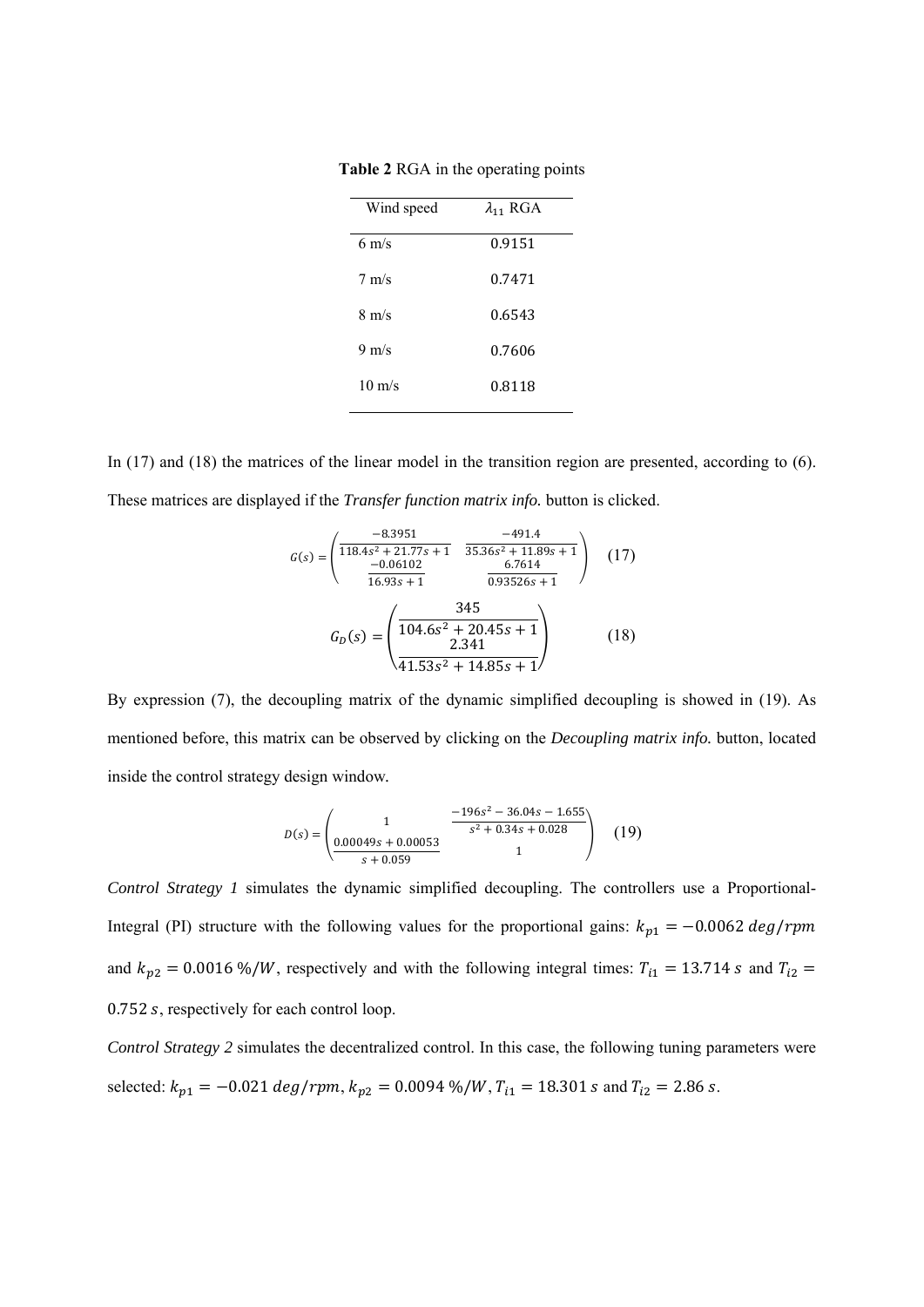In this operating point, the initial set-points are 1746 rpm and 6.6 W, respectively. At 100 seconds of simulation a step change of -1 W in the set-point of the generated power is established. In the same way, at 800 seconds of simulation the set-point of the angular speed is modified and decreased in 200 rpm. Simulation results are shown in section g of Figure 9. As can be seen from the plots, the dynamic simplified decoupling (blue line) reduces the disturbance effect with respect to the decentralized control strategy (green line) when a step change occurs.

If the *Save data* check box is selected, the last results are saved in a mat-file. This option allows processing off-line the results of several simulations and experimental tests and comparing more than two strategies simultaneously.



**Figure 12** Experimental results

Figure 12 shows a comparative of experimental results of four control strategies (dynamic simplified decoupling, static simplified decoupling, inverted decoupling and robust control), where the transition region again was chosen as the operating point. In this particular case, there are set-point step changes similar to those of the simulation case. From a qualitative point of view, the results point out no methodology achieves perfect decoupling, especially the inverted decoupling due to modelling errors.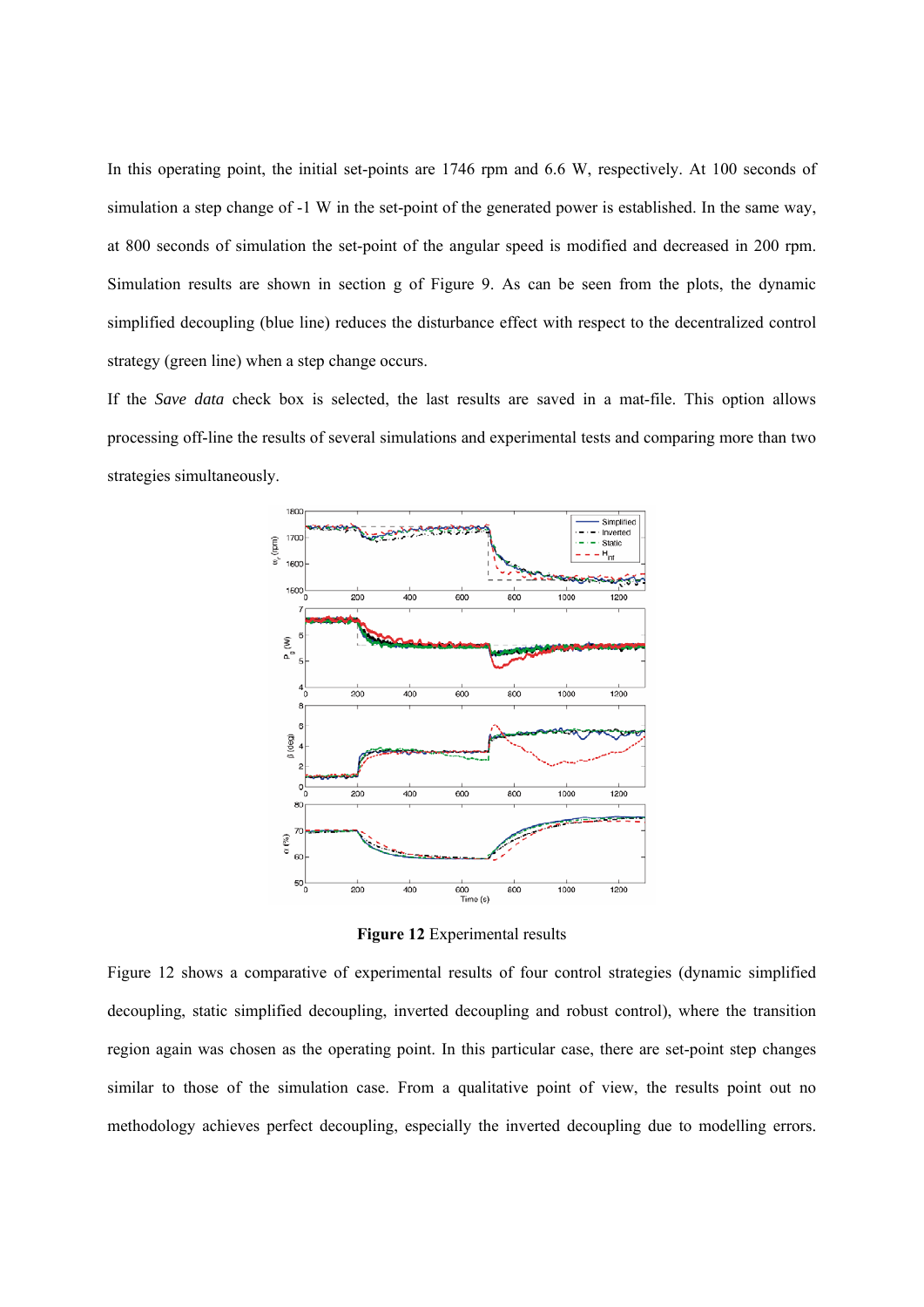Nevertheless, the performance achieved by the decoupling control strategies is slightly better than that obtained by the robust control. Table 3 summarizes the performance indices which confirm the quantitative improvement obtained for the decoupling techniques.

|                                     | IAE <sub>1</sub>     | IAE <sub>2</sub> | Std <sub>1</sub> | Std <sub>2</sub> |
|-------------------------------------|----------------------|------------------|------------------|------------------|
| $H_{\infty}$                        | $1.878 \cdot 10^{4}$ | 243.88           | 88.82            | 0.474            |
| Dynamic<br>simplified<br>decoupling | $2.240 \cdot 10^{4}$ | 106.03           | 87.81            | 0.387            |
| Static<br>simplified<br>decoupling  | $2.956 \cdot 10^{4}$ | 99.84            | 85.57            | 0.387            |
| Inverted<br>decoupling              | $3.149 \cdot 10^{4}$ | 132.89           | 82.03            | 0.392            |

**Table 3** Experimental performance indices

# **ASSESSMENT AND EVALUATION**

According to Balchen *et a.l* [32], a good laboratory experiment should include a pedagogical guidelines: to demonstrate important theoretical ideas, reflect important real-life problems, give a good visual sensation, have a suitable time scale, and be easy to understand and use. The educational tool together with the lab-scale wind turbine addresses these requirements in several ways.

- Theoretical ideas: With this tool, the students in a control engineering subject can strengthen basic concepts in process control such as: MIMO control structures, robust control, the design of PID controllers for the control of a MIMO system, modelling of a system (wind turbine). On the other hand, to learn new and more advanced control concepts, such as decoupling control methodologies.
- Real-life problem: Wind turbine control is a very important field for control engineers because nowadays the Wind Energy Conversion Systems (WECS) suppose a high percentage in the power generation to world level. In this sense, the tool allows interconnecting with a lab-scale system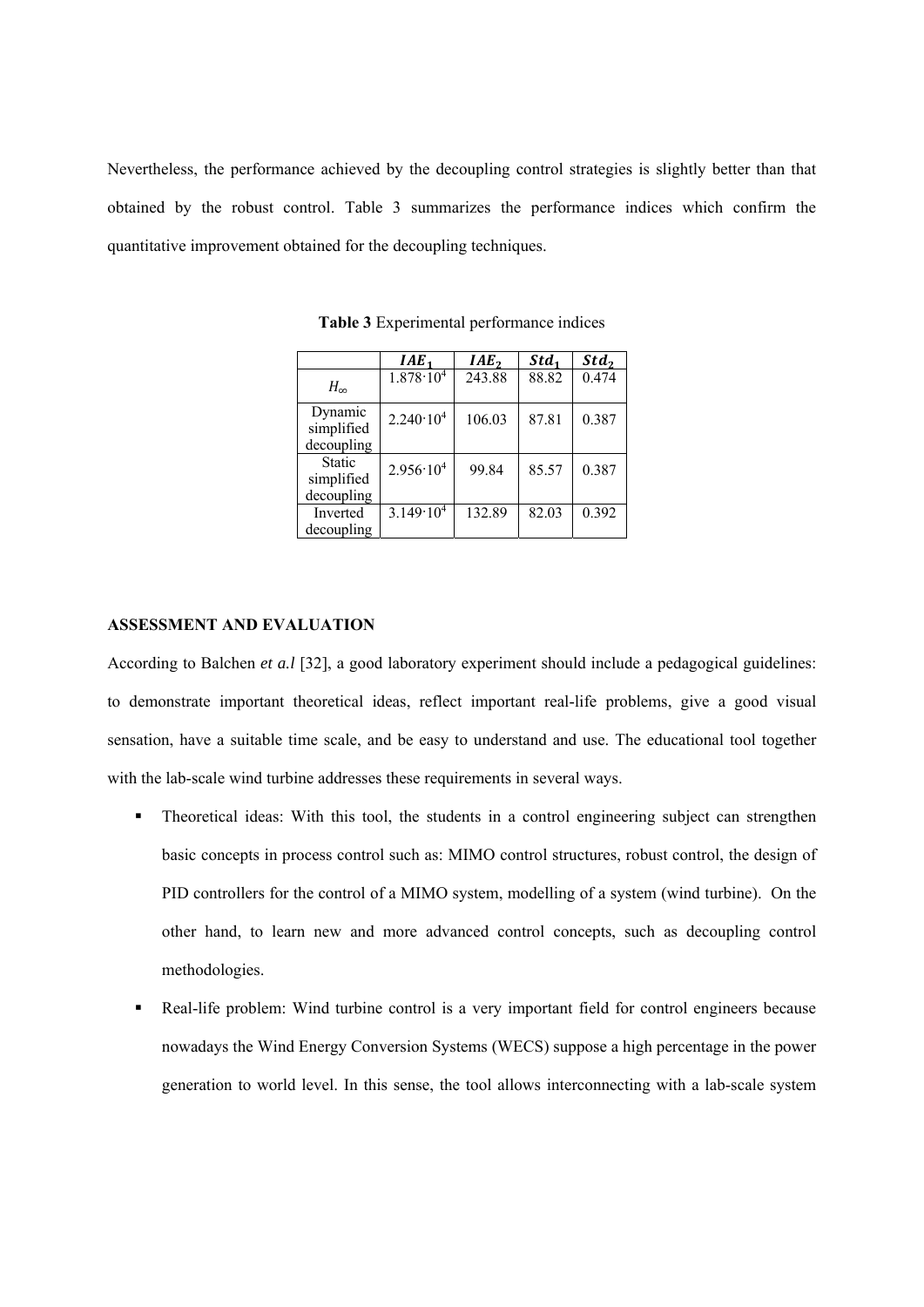which emulates the main control difficulties of real wind turbine and the students are confronted with real problems.

- Visual sensation: The graphical user interface is structured coherently. The information displayed in the main window was reduced as much as possible to facilitate the navigation.
- Suitable time scale: The simulation tests are practically immediate whereas the experimental tests take approximately 40 minutes, less than a traditional practical session (2-h).
- Easy to understand and use: The graphical user interface has been designed to be user-friendly. However, the students are guided in using the tool by the teacher, who will explain in detail the state flow shown in Figure 8.

Enrolled students in the course of Control Engineering in the Automatic Control Engineering degree, at the University of Cordoba, were required to submit an electronic questionnaire to the teacher. Through practical session, this questionnaire, the students were asked to express their anonymous opinion of the tool with the aim to analyze the contribution of the tool on the learning process of decoupling control applied on wind turbines. The assessment and evaluation carried out is based on [13], [33],[34], [35].

Questionnaire items are combined in four subscales: "Learning value", "Value added" and "Design usability *and easy understanding of the tool*". In the following, the purpose of each item is described:

- *Learning value* includes questions that try to reflect student's perceptions of how effectively is the software tool designed to learn about decoupling control concepts and its applicability in wind turbine processes.
- *Value added* tries to evaluate the use of the tool and the lab-scale wind turbine in the sense of theoretical lecture complement.
- *Design usability and easy understanding of the tool* focuses on student's perceptions of the ease and clarity to navigate through the graphical interface.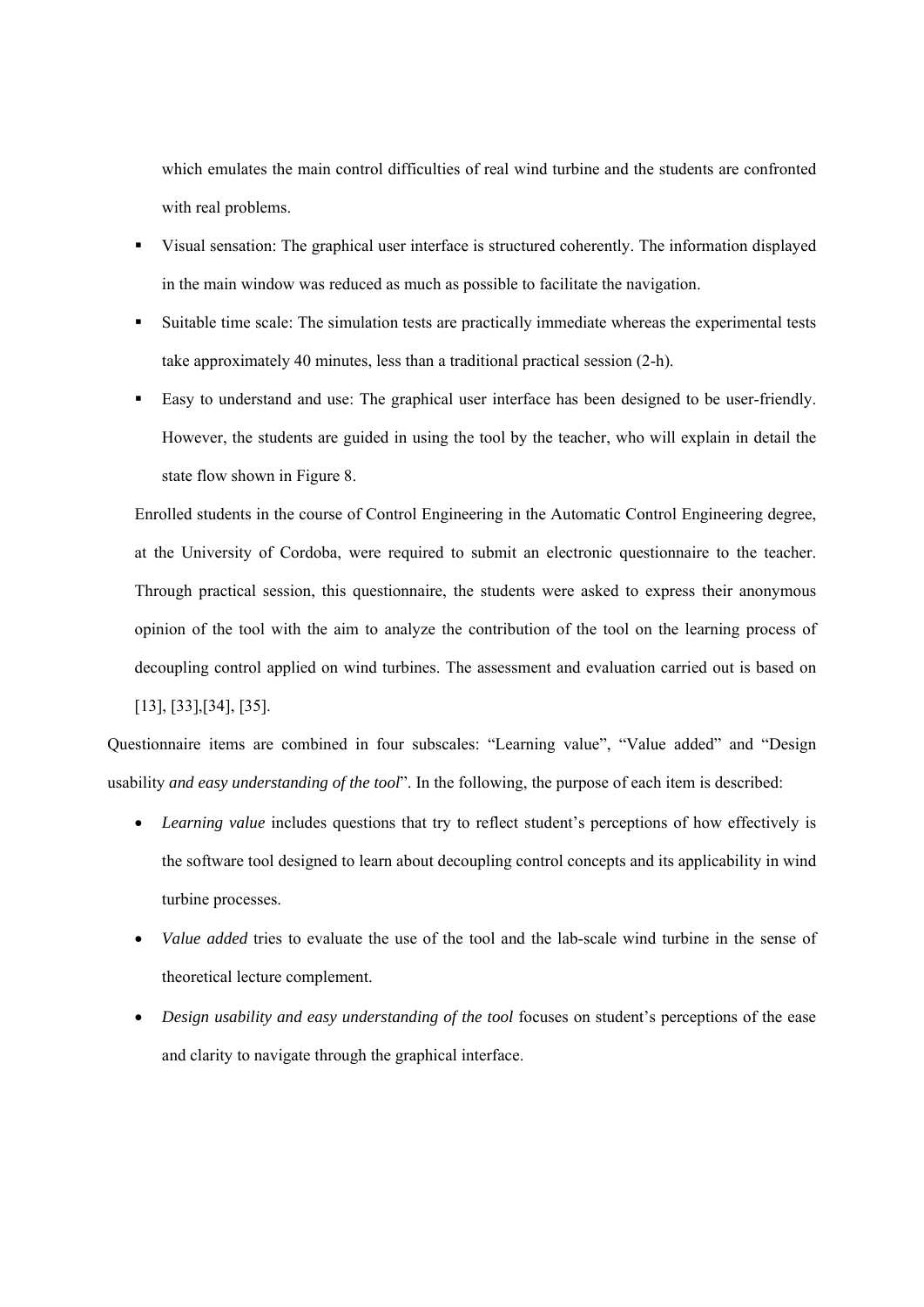#### **Results**

The questionnaire is summarized in Table 4. *Learning value* subscale encompasses the first three items. The next four items are related with *Value added*. The last three items evaluate the *Design usability and easy understanding of the tool*. In Table 5, the responses of the students are given. These responses were rated as *strongly agree*, *agree*, *neutral*, *disagree* or *strongly disagree*.

Figure 13 details the survey responses of 30 students. The percentage of strongly agree and agree answers was high compared to the rest. This indicates that the students emphasize the use of the tool to learn and consolidate new concepts of control engineering. Most of them found the graphical user interface userfriendly. Nevertheless, the interactivity level was penalized. The survey results have helped to consider new future enhancements of the tool, some of them are implemented in the downloadable version of *wtControlGUI.*

| Learning value |                                                                                   |
|----------------|-----------------------------------------------------------------------------------|
| Q1             | Did the tool enhance your ability to understand the theoretical material in a new |
|                | way?                                                                              |
| Q <sub>2</sub> | Did the tool help you to visualize the new concepts of decoupling control in wind |
|                | turbines?                                                                         |
| Q <sub>3</sub> | Do you think that you have gained as much information as you would from a lecture |
|                | explanation?                                                                      |
| Value added    |                                                                                   |
| Q <sub>4</sub> | Did the tool help you to improve your theoretical knowledge of MIMO control       |
|                | systems?                                                                          |
| Q <sub>5</sub> | Were you able to work through the experiences in a way that could not have been   |
|                | possible by attending to a traditional lab?                                       |
| Q <sub>6</sub> | Were you able to understand the possibility of application of different control   |
|                | strategies over renewable energy systems, such as wind turbines?                  |
| Q7             | Was the level of interactivity in the tool adequate?                              |
|                | Design usability and easy understanding of the tool                               |
| Q8             | Was the wtcontrolGUI easy to understand and use?                                  |
| Q <sub>9</sub> | Did you think that the graphical user interface is user-friendly?                 |
| Q10            | Were the ideas and concepts with the tool clearly presented and easy to follow?   |

**Table 4** Student questionnaire

| Group items       | Strongly<br>agree | Agree | Neutral | Disagree | Strongly<br>disagree |  |
|-------------------|-------------------|-------|---------|----------|----------------------|--|
| Learning<br>value | 35%               | 33%   | 32%     | $0\%$    | $0\%$                |  |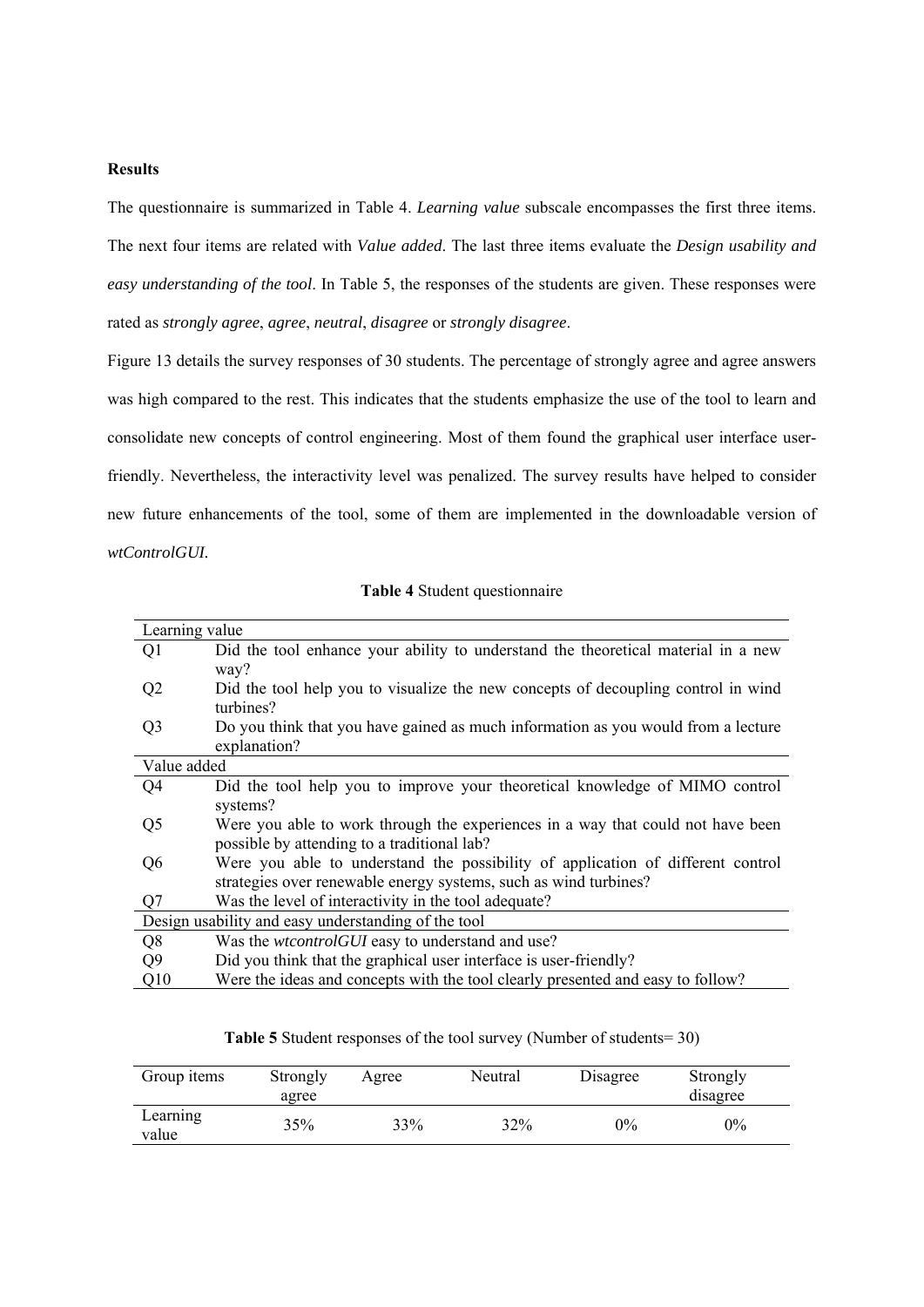| (Q1,Q2,Q3)     |     |     |     |       |    |
|----------------|-----|-----|-----|-------|----|
| Value added    |     |     |     |       |    |
| (Q4, Q5, Q6,   | 32% | 27% | 40% | $1\%$ | 0% |
| Q(7)           |     |     |     |       |    |
| Design         |     |     |     |       |    |
| usability and  |     |     |     |       |    |
| easy           |     |     |     |       |    |
| understanding  | 35% | 62% | 2%  | $1\%$ | 0% |
| of the<br>tool |     |     |     |       |    |
| (Q8,<br>Q9,    |     |     |     |       |    |
| Q10            |     |     |     |       |    |



**Figure 13** Student survey answers

### **CONCLUSIONS AND FUTURE WORK**

This paper has presented and educational software tool specifically focused on decoupling control techniques applied on wind turbines. The developed tool provides different functionality modes, where the connection with a lab-scale system is possible. This makes it ideal for using in pedagogy, especially for control engineering practical laboratories.

Student feedback and assessment data indicate that the learning objectives were achieved. The student response was satisfactory, showing a high degree of interest for the use of the tool in understanding decoupling control concepts and the advantages of their application.

Future work will be mainly focused on adding new functionalities and interactivity to the tool. In this sense, in order to provide a better comparison between control strategies, a robustness analysis will be included.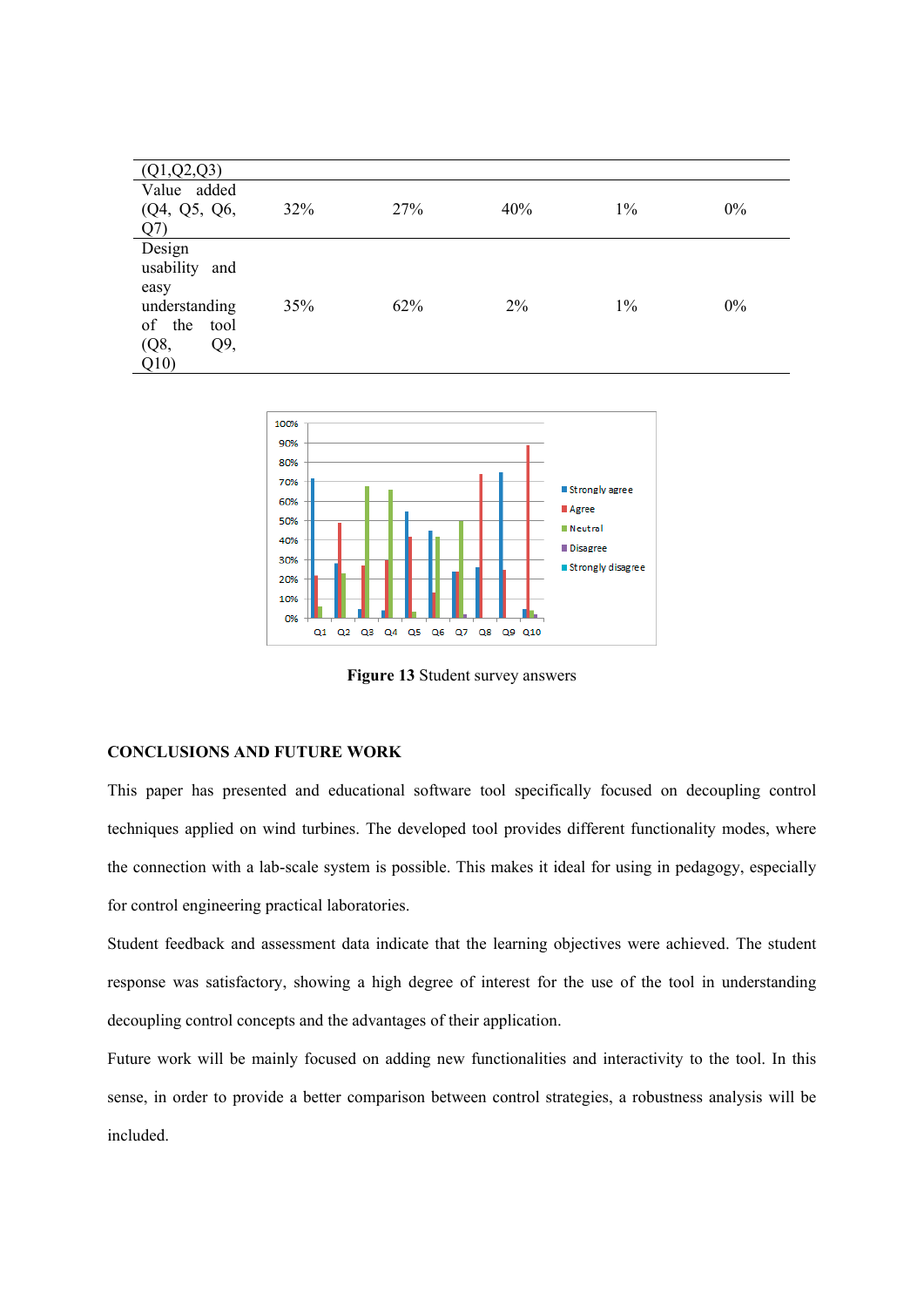#### **ACKNOWLEDGMENT**

This work was supported by the Autonomous Government of Andalusia (Spain), under the Excellence

Project P10-TEP-6056. This support is gratefully acknowledged.

#### **REFERENCES**

- [1] F. Wu, X. Zhang, S. Member, P. Ju, and M. J. H. Sterling, "Decentralized Nonlinear Control of Wind Turbine With Doubly Fed Induction Generator," *IEEE Trans. Power Syst.*, vol. 23, no. 2, pp. 613–621, 2008.
- [2] H. Badihi, Y. Zhang, and H. Hong, "Wind Turbine Fault Diagnosis and Fault-Tolerant Torque Load Control Against Actuator Faults," *IEEE Trans. Control Syst. Technol.*, vol. 23, no. 4, pp. 1351–1372, 2015.
- [3] E. Assareh and M. Biglari, "A novel approach to capture the maximum power from variable speed wind turbines using PI controller, RBF neural network and GSA evolutionary algorithm," *Renew. Sustain. Energy Rev.*, vol. 51, pp. 1023–1037, 2015.
- [4] A. Jain, G. Schildbach, L. Fagiano, and M. Morari, "On the design and tuning of linear model predictive control for wind turbines," *Renew. Energy*, vol. 80, pp. 664–673, 2015.
- [5] R. Rocha and L. S. M. Filho, "A multivariable H/sub ∞/ control for wind energy conversion system," in *Proceedings of 2003 IEEE Conference on Control Applications, 2003. CCA 2003.*, 2003, vol. 19, pp. 206–211.
- [6] R. M. Imran, D. M. Akbar Hussain, and Z. Chen, "LQG controller design for Pitch Regulated Variable Speed Wind Turbine," in *IEEE International Energy Conference (ENERGYCON)*, 2014, pp. 101–105.
- [7] G. Cao, K. M. Grigoriadis, and Y. D. Nyanteh, "LPV Control for the Full Region Operation of a Wind Turbine Integrated with Synchronous Generator," *Sci. World J.*, vol. 2015, 2015.
- [8] L. Y. Pao and K. E. Johnson, "A tutorial on the dynamics and control of wind turbines and wind farms," in *2009 American Control Conference*, 2009, pp. 2076–2089.
- [9] F. Vázquez, F. Morilla, and S. Dormido, "An Iterative Method for Tuning Decentralized PID Controllers," in *14th IFAC World Congress*, 1999, pp. 491–496.
- [10] J. Garrido, F. Vázquez, F. Morilla, and T. Hagglund, "Practical Advantages of Inverted Decoupling," *Proc. Inst. Mech. Eng. Part I J. Syst. Control Eng.*, vol. 7, pp. 977–992, Jul. 2011.
- [11] C. Jauch, J. Matevosyan, T. Ackermann, and S. Bolik, "International comparison of requirements for connection of wind turbines to power systems," *Wind Energy*, vol. 8, no. February 2004, pp. 295–306, 2005.
- [12] D. Santos-Martin, J. Alonso-Martinez, J. Eloy-Garcia Carrasco, and S. Arnaltes, "Problem-Based Learning in Wind Energy Using Virtual and Real Setups," *IEEE Trans. Educ.*, vol. 55, no. 1, pp. 126–134, 2012.
- [13] J. Sánchez, S. Dormido, R. Pastor, and F. Morilla, "A Java/Matlab-based environment for remote control system laboratories: Illustrated with an inverted pendulum," *IEEE Trans. Educ.*, vol. 47, no. 3, pp. 321–329, 2004.
- [14] D. Cooper and D. Fina, "Training simulators enhance process control education," in *Proceedings of the 1999 American Control Conference*, 1999, vol. 2, no. June, pp. 997–1001.